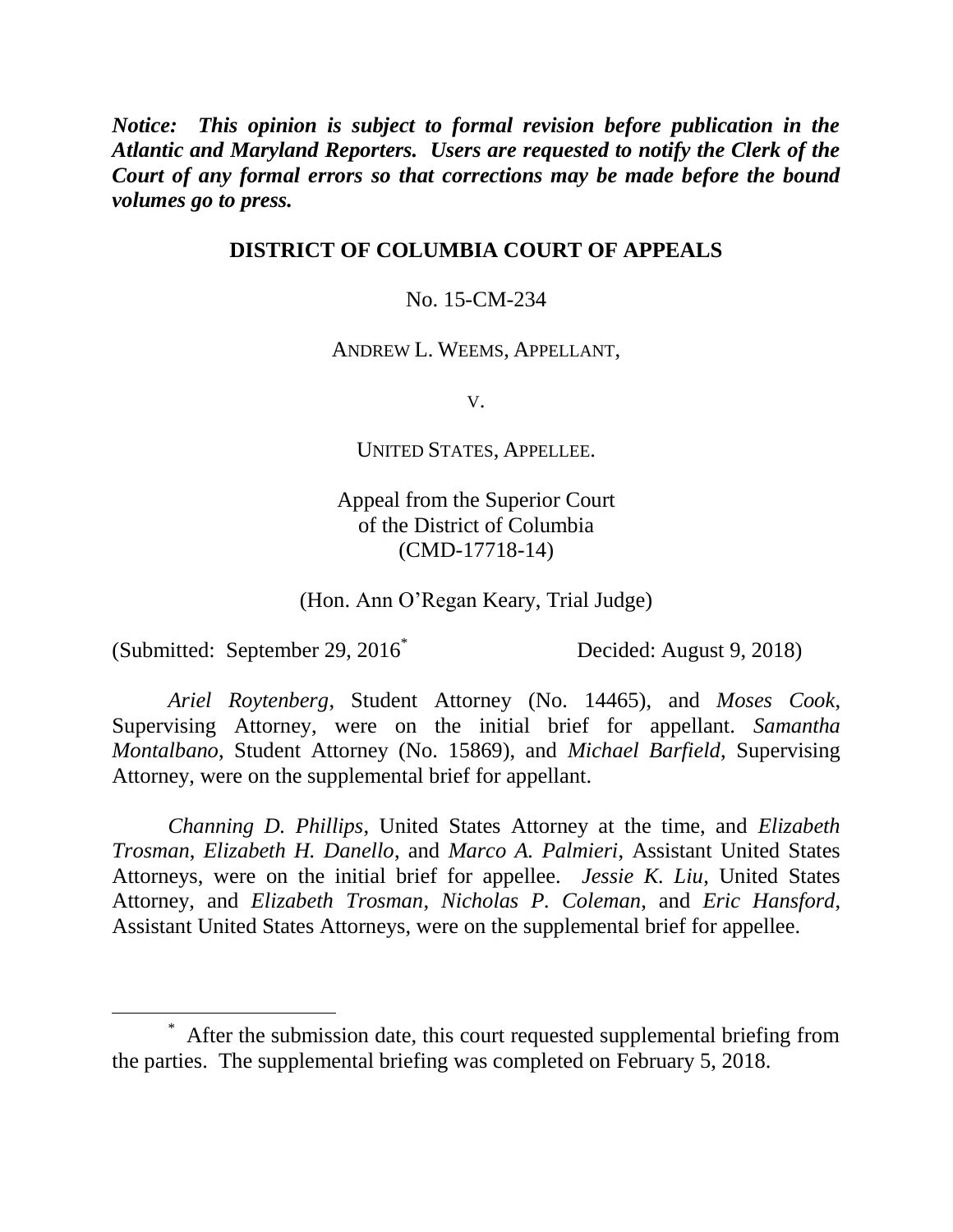Before GLICKMAN and EASTERLY, *Associate Judges*, and PRYOR, *Senior Judge*.

Opinion for the court by *Associate Judge* GLICKMAN.

Concurring opinion by *Associate Judge* EASTERLY at page 25.

GLICKMAN, *Associate Judge*: Andrew Weems appeals his convictions after a bench trial of shoplifting and attempted threats to do bodily harm. He contends the trial judge erred by (1) not sanctioning the government for its failure to preserve and produce discoverable evidence; and (2) permitting the government to amend the information before trial to reduce the threats charges against him and thereby eliminate his statutory entitlement to a trial by jury. We reject appellant"s claims of error and affirm his convictions.

## **I.**

Appellant was arrested inside a Wal-Mart store in Northwest Washington, D.C., on the evening of October 6, 2014. Reginald Bryant, a Wal-Mart employee and a manager in the store"s Asset Protection section, testified at trial that he was "walking the floor" at around 6:30 p.m. when he observed appellant collect four watches from their display shelves in the jewelry department and take them over to the bedding department. Bryant followed appellant there and saw him kneel down in the aisle and remove the security sensor tags attached to each watch by biting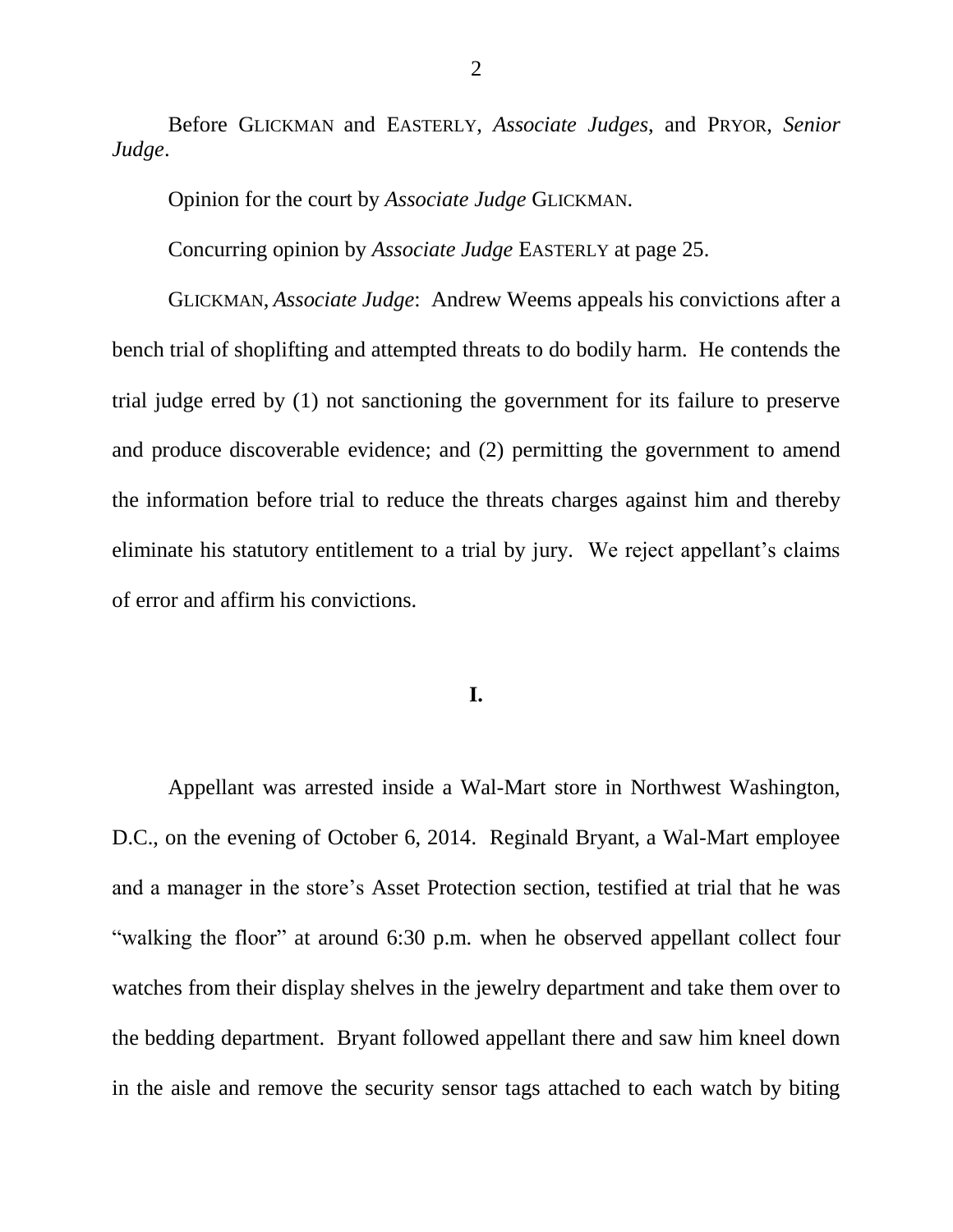them off with his teeth. Appellant put the tags and watch packaging on a shelf, pocketed the watches, and returned to the jewelry aisle to take five more watches. Bryant contacted Danielle Davis, another Wal-Mart employee working in Asset Protection, who was monitoring the store"s video camera surveillance system. He also contacted Medgar Webster, a Metropolitan Police Officer who was off-duty but in the store providing uniformed security for Wal-Mart at the time.

Officer Webster testified that he went to the Asset Protection office. There, with Bryant and Davis, he viewed appellant on a video monitor. Officer Webster then went back to the floor with Bryant to confront appellant in person. They found appellant back in the bedding aisle biting the security tags off the additional watches he had taken and concealing the watches in his pants pocket. Officer Webster arrested appellant for shoplifting, escorted him to the Asset Protection office, and confiscated the watches from him.

While sitting handcuffed in the office, appellant became visibly agitated and angry. Addressing Bryant and Davis, he declared, "If I go to jail for this [expletive deleted] misdemeanor I'm going to come back up here and . . . I'm going to bring the noise. . . . I know your faces, . . . you too, [expletive deleted]. . . . [O]nce I get out of jail I"m going to come back up [expletive deleted] and get both of you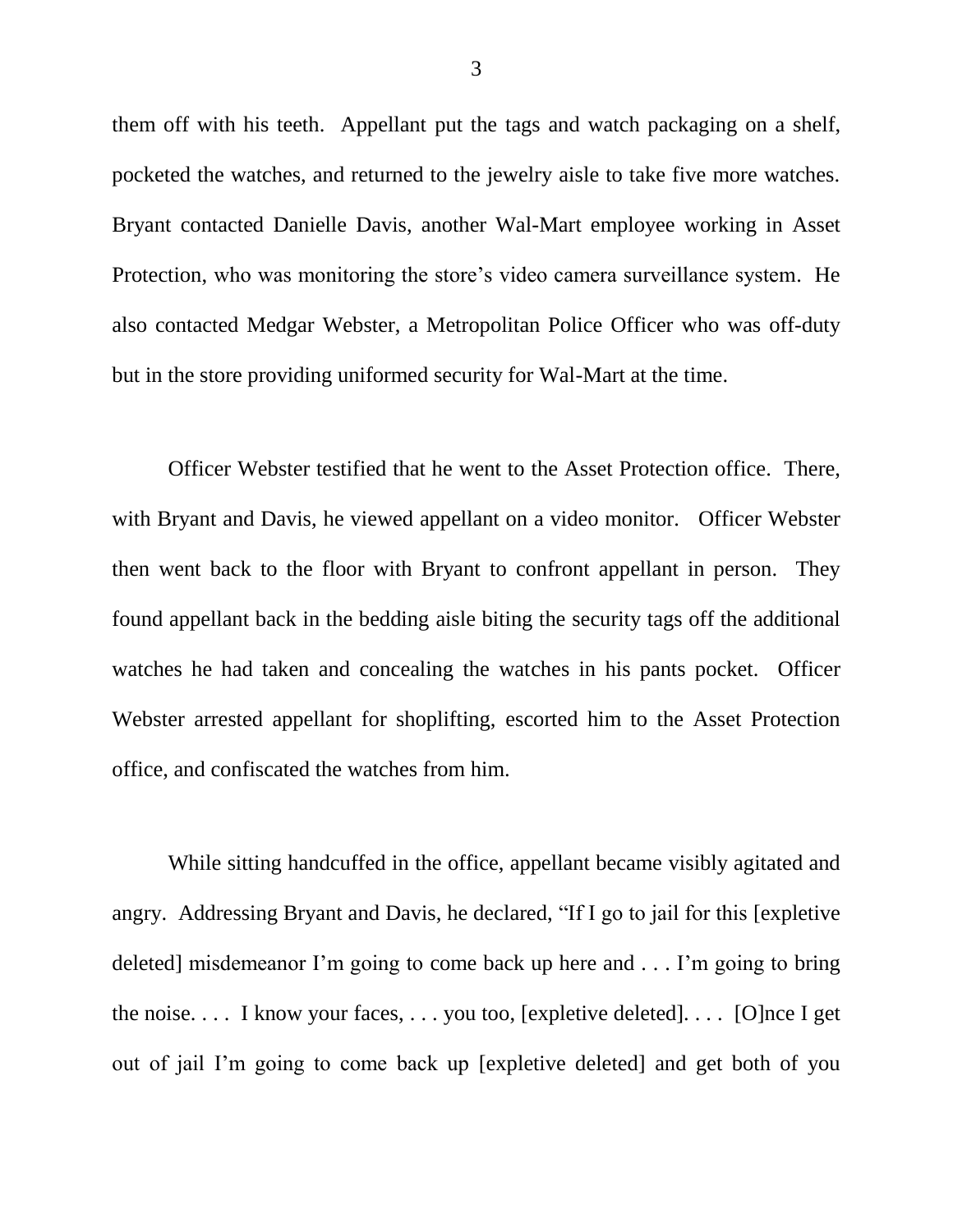[expletive deleted]." These remarks were the basis for the threats charges against appellant.

Officer Webster did not retain custody of the watches after taking them from appellant. Instead, he handed the watches over to Wal-Mart"s Asset Protection personnel. The record does not reveal what happened to the watches after that.<sup>1</sup> Nor did Officer Webster collect the security tags or attempt to obtain or preserve a copy of the video surveillance footage showing appellant's actions.<sup>2</sup> It is not clear whether the security tags ever were recovered,<sup>3</sup> and Wal-Mart later advised the government and appellant"s counsel that any recorded footage of the incident had been lost in a hard drive crash in December 2014. Consequently, the government

<sup>1</sup> Reginald Bryant testified that he prepared a "training receipt" that identified and described the nine watches recovered from appellant's pants pocket. The government produced this receipt in pretrial discovery, and it was admitted in evidence at trial.

<sup>2</sup> Officer Webster understood that Wal-Mart recorded the surveillance videos in similar cases, though he could not say whether a recording actually was made in this case.

 $3$  Bryant testified only that the tags were attached to the boxes from which appellant had removed the watches, and that those boxes "were recovered from the shelf and taken back to Claims because if you don"t do that then we"ll lose money from the watches."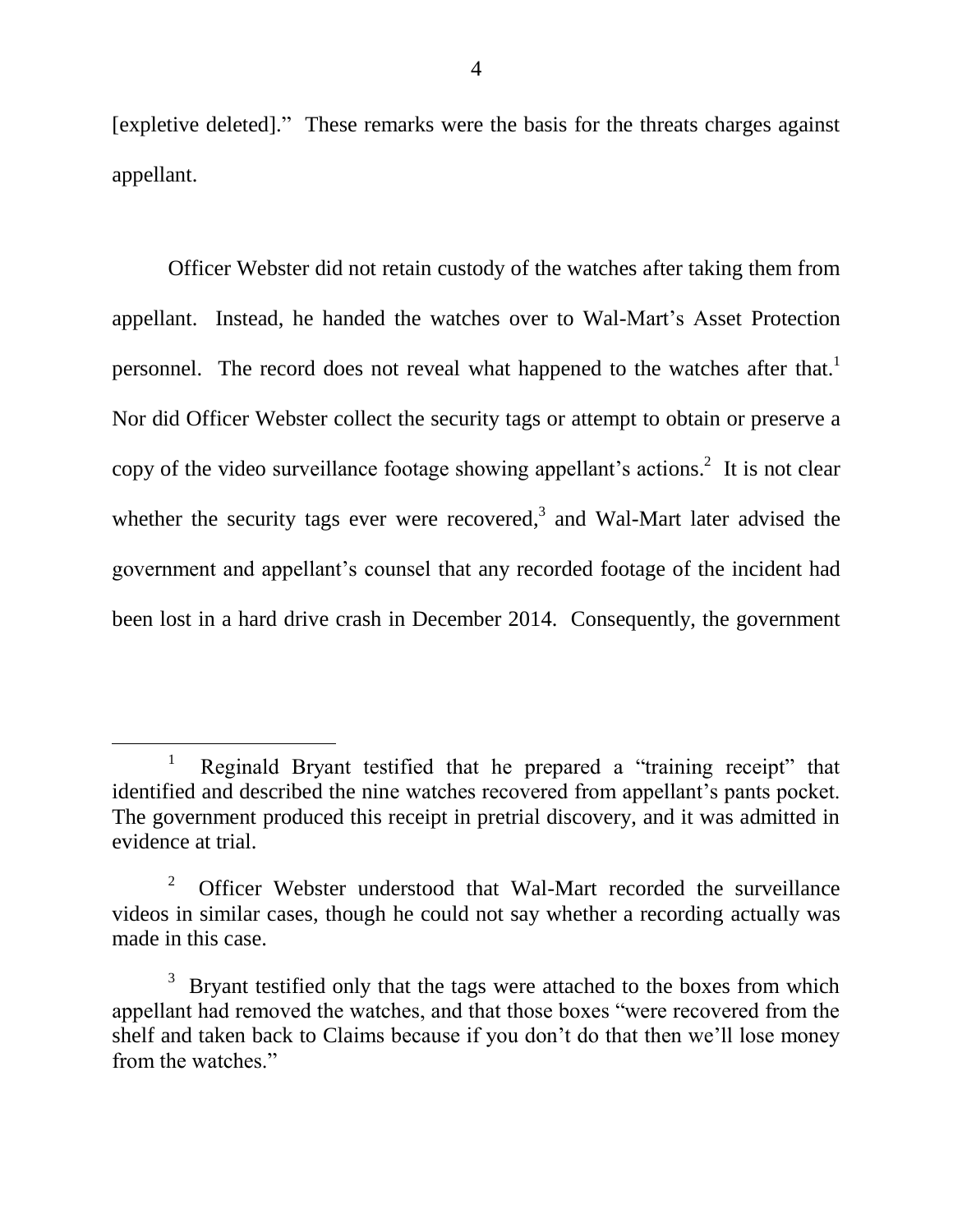did not produce the watches, security tags, or video footage to appellant in pretrial discovery, and it did not introduce any of that evidence at trial.

Contending that the government had violated its obligations under Superior Court Criminal Rule 16 by failing to preserve the watches, tags, and video surveillance footage for pretrial discovery, appellant moved for dismissal of the information or an appropriate lesser sanction. 4 The trial judge denied this motion, ruling that (1) the government had not violated Rule 16 because Officer Webster never took possession of the evidence, and that (2) it would be inappropriate to sanction the government for its failure to secure the watches, tags, and surveillance footage because (a) there was no showing of bad faith but only, at worst, negligence on Officer Webster's part, and (b) appellant was not prejudiced by the absence of the evidence.

#### **II.**

We review the judge's discovery rulings for abuse of discretion, subject to the qualification that the proper construction of Criminal Rule 16 is a legal

<sup>4</sup> The only alternative to dismissal that appellant proposed was that the judge sanction the government for its failure to collect and produce the security tags by striking the testimony about the tags.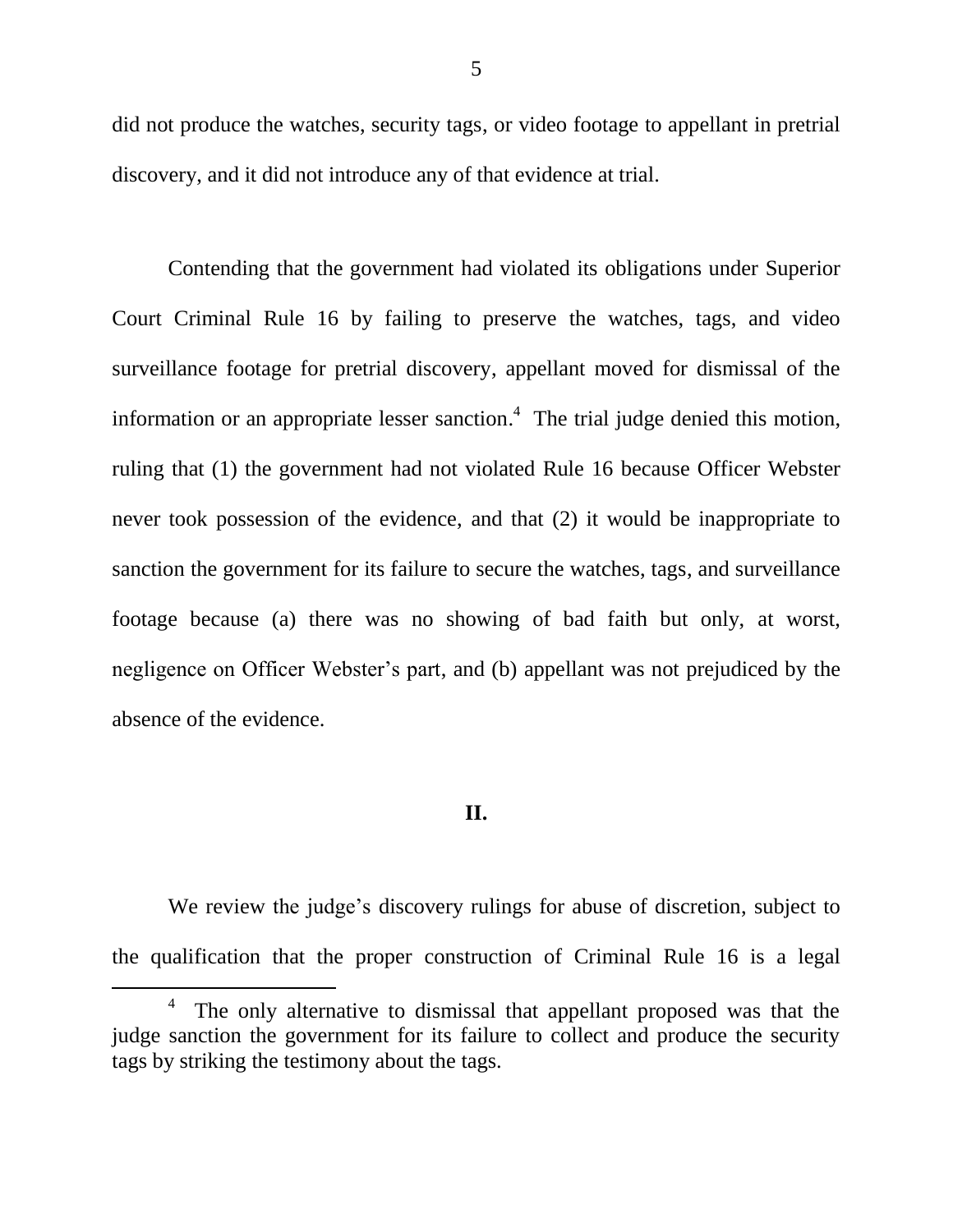question as to which our review is *de novo*. 5 Because Rule 16 derives from and mirrors the corresponding rule in the Federal Rules of Criminal Procedure, we may look for guidance to cases construing that rule.<sup>6</sup>

Rule 16 imposes disclosure obligations on "the government." We have said that these duties apply "not only to the prosecutor"s office, but also to all other investigative agencies of the government" in whose name the prosecution is brought  $-$  in other words, to the entire "prosecution team."<sup>7</sup> The present case involves what is now Rule 16 (a)(1)(E),<sup>8</sup> which entitles a criminal defendant to inspect and copy evidence "within the government's possession, custody, or control" if the item is material to the preparation of the defense, if the government intends to use the item in its case-in-chief at trial, or if the item was obtained from or belongs to the defendant. This Rule 16 duty to permit pretrial discovery entails

<sup>5</sup> *Watson v. United States*, 43 A.3d 276, 283 (D.C. 2012).

 $\overline{a}$ 

6 *See Davis v. United States*, 623 A.2d 601, 605 n.12 (D.C. 1993) (citing *Waldron v. United States*, 370 A.2d 1372, 1373 (D.C. 1977)).

7 *Myers v. United States*, 15 A.3d 688, 690-91 (D.C. 2011); *see also Robinson v. United States*, 825 A.2d 318, 326-27 (D.C. 2003).

<sup>8</sup> At the time of appellant's trial, the provision at issue was in paragraph  $(C)$ of Rule 16 (a)(1). It was moved to paragraph (E) when the Rule was amended in 2016. The amendment made no substantive change to the Rule. *See* Super. Ct. Rule Promulgation Order 16-01 (dated March 10, 2016, effective April 11, 2016).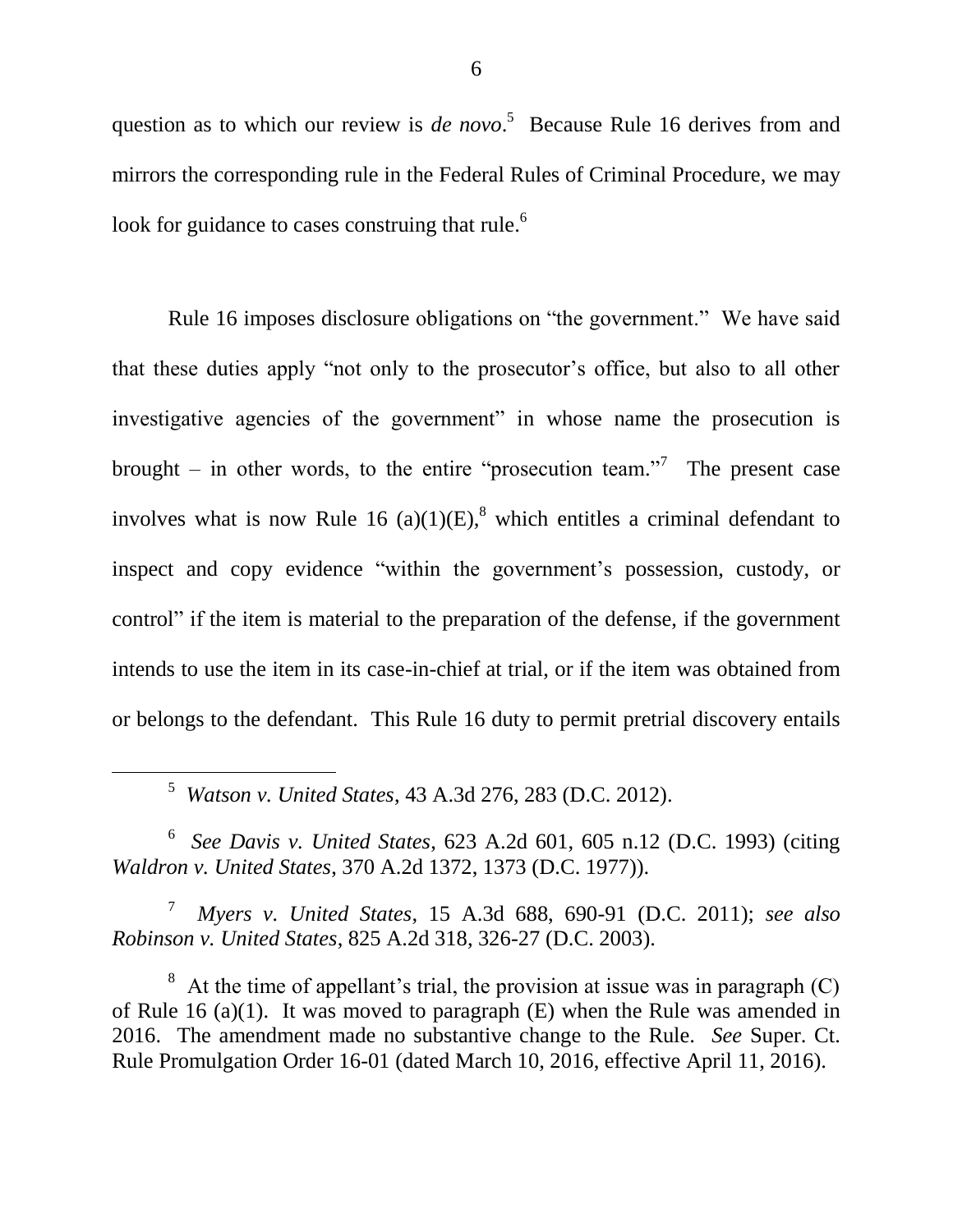an antecedent duty to preserve material that the government has obtained and knows or should know is discoverable.<sup>9</sup> However, these duties of preservation and disclosure extend only to evidence that actually is within the possession, custody, or control of the government; they do not presuppose any duty on the part of the government to acquire evidence it does not have from private parties or other outside sources.<sup>10</sup> If the evidence at issue was never within the government's

l

10 *See, e.g.*, *Nelson v. United States*, 649 A.2d 301, 308 (D.C. 1994) (no obligation under Rule 16 to produce hospital records that were "not in possession of the prosecutorial arm of the federal government, nor in the possession of the government at all"); *see also Myers*, 15 A.3d at 690-92 (holding that video recording made and kept by WMATA was never in the possession of the government for purposes of Rule 16 and therefore was not subject to the Rule"s requirements); *United States v. Neal*, 512 F.3d 427, 436 (7th Cir. 2008) (holding that Rule 16 of the Federal Rules of Criminal Procedure imposes no duty on federal prosecutors to obtain evidence that "was not in the hands" of any federal authority, but rather was in the possession of state police, "even if the prosecution is aware of the items") (quoting *United States v. Hamilton*, 107 F.3d 499, 509 n.5 (7th Cir. 1997)); *United States v. Chavez-Vernaza*, 844 F.2d 1368, 1375 (9th Cir. 1987) ("[T]he federal government had no duty to obtain from state officials documents of which it was aware but over which it had no actual control.").

<sup>9</sup> *See Koonce v. District of Columbia*, 111 A.3d 1009, 1013 (D.C. 2015) ("We have repeatedly recognized that the government has a general duty to preserve discoverable evidence under Superior Court Criminal Rule 16 (a)(1)(C) and long-established case law.") (punctuation and citations omitted); *id.* at 1017 ("[W]hether there is an obligation to preserve evidence depends on a reasonable expectation that it will fall within the scope of evidence that is discoverable[.]") (citation omitted); *see also, e.g.*, *Williams v. United States*, 77 A.3d 425, 437 (D.C. 2013); *Myers*, 15 A.3d at 690; *Robinson*, 825 A.2d at 327-28.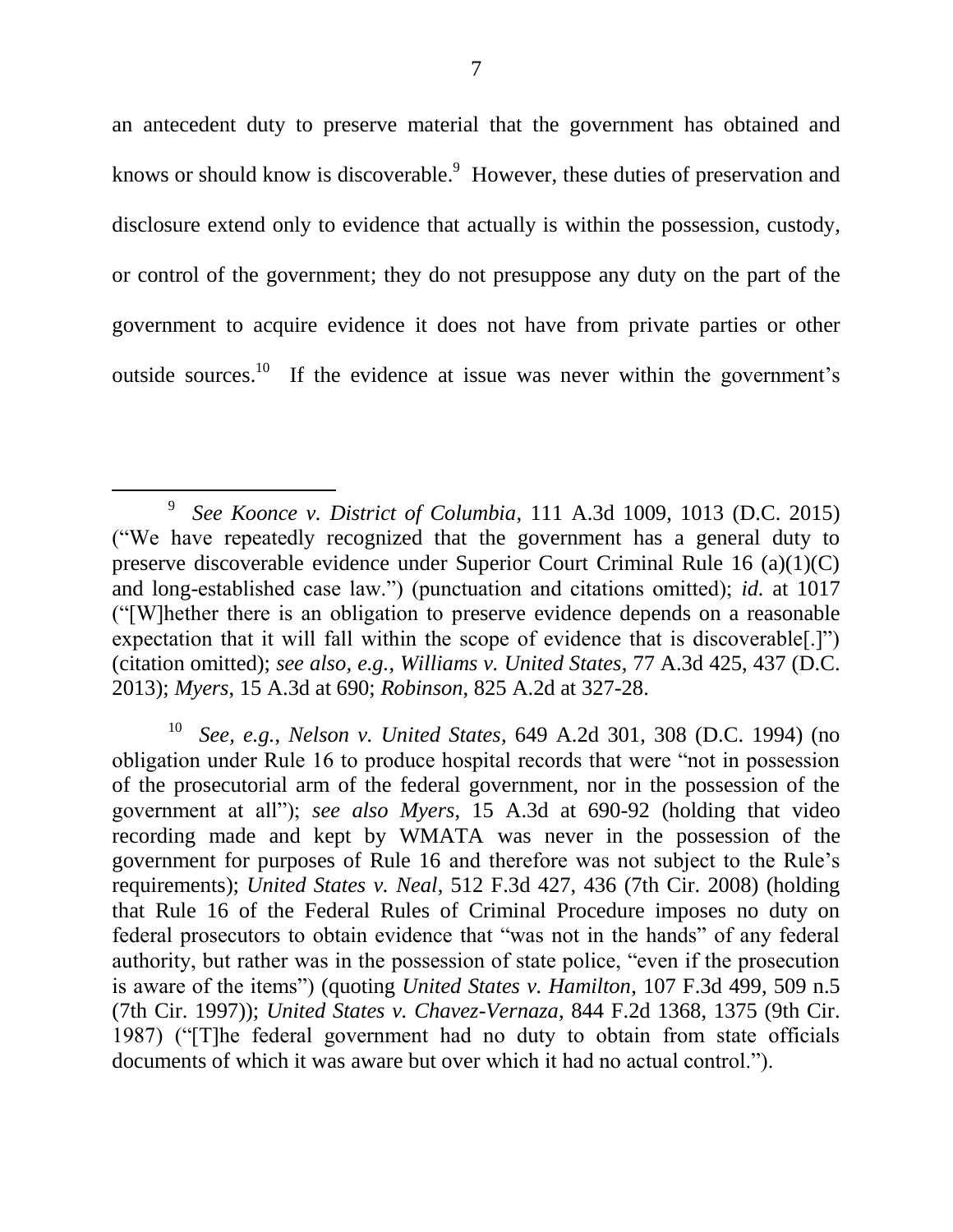possession, custody, or control, "there can be no Rule 16 violation" in the government's failure to preserve and produce it. $^{11}$ 

Thus the threshold and, as it turns out, largely dispositive issue in this case is whether the government acquired "possession, custody, or control" of the watches, security tags, or surveillance video footage. As used in Rule 16, the words "possession," "custody," and "control" have overlapping but different meanings. We agree with appellant that the terms refer to three "forms of dominion."<sup>12</sup>

The first term in the triad is "possession." For the sake of clarity, and to distinguish it from the other two terms, we may understand "possession" in Rule 16 cases to refer to "actual possession" – "direct physical control over a thing."<sup>13</sup>

<sup>11</sup> *Myers*, 15 A.3d at 690; *see also, e.g.*, *United States v. Marshall*, 132 F.3d 63, 68 (D.C. Cir. 1998) ("[T]he government cannot be required to disclose evidence that it neither possesses nor controls.").

 $12$  Supplemental Brief for Appellant at 12.

<sup>13</sup> *Henderson v. United States*, 135 S. Ct. 1780, 1784 (2015). This is not to limit the scope of Rule 16 by excluding "constructive possession" from its purview, but only to recognize that since "[c]onstructive possession is established when a person, though lacking such physical custody, still has the power and intent to exercise control over the object," *id.*, it is covered by the terms "custody" and, in particular, "control."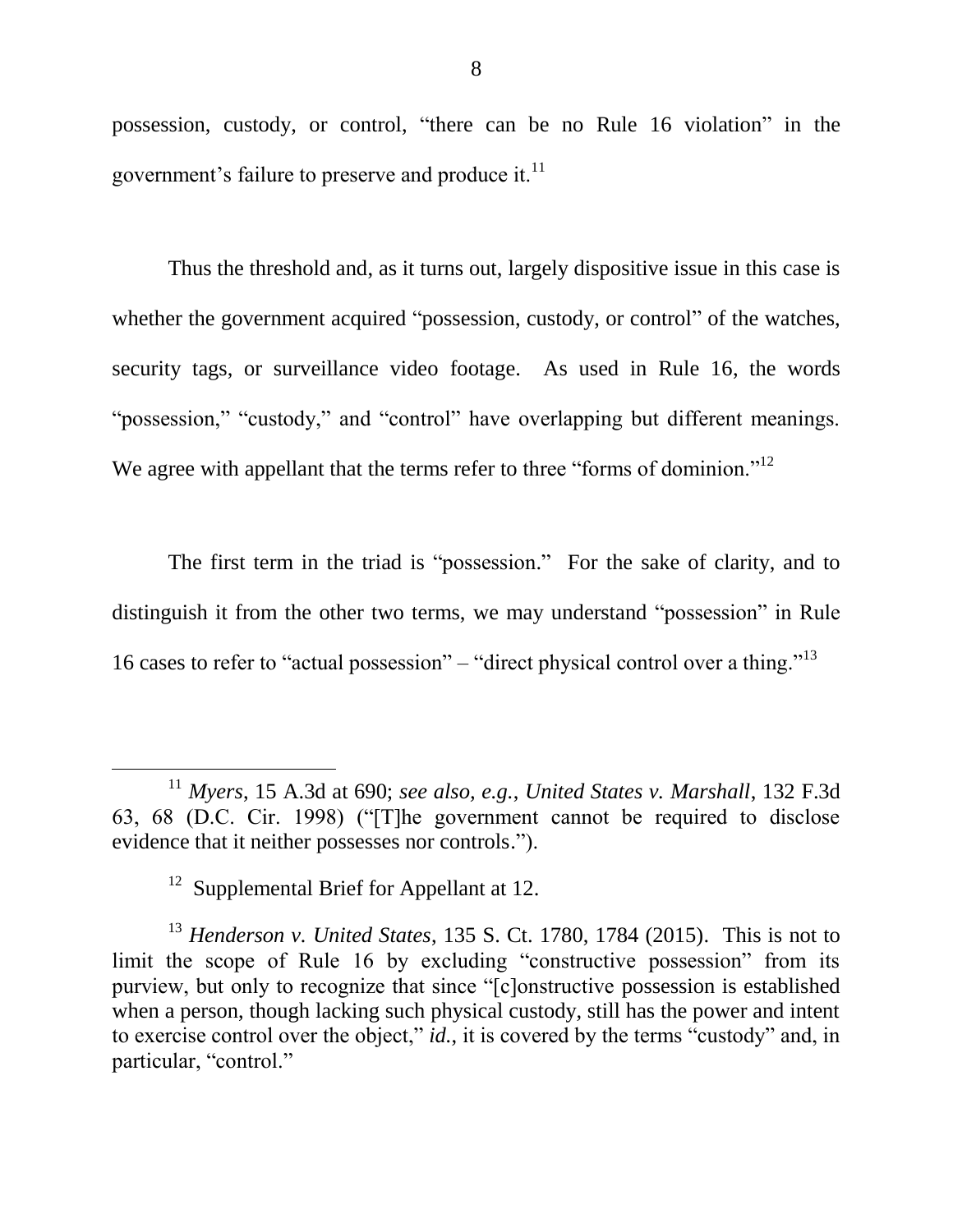The second term, "custody" typically refers to the (often temporary) "care and control of a thing or person for inspection, preservation, or security."<sup>14</sup> Unlike "possession," which might be understood to imply a property interest or usage right of some kind, the term "custody" makes clear that the government must disclose discoverable items in which it has no such interest or right and that it merely holds for the benefit of another.<sup>15</sup>

Last but not least is the term "control." This court has not yet had to consider the definition of "control," as that term is used in Rule 16, when the item in question is in the hands of a private or other non-governmental entity – which is the pertinent question in this case. However, under the corresponding federal Criminal Rule and the similar discovery provisions of the Federal Rules of Civil Procedure, courts have held that "control" in that situation means the government has the "legal right" and ability to obtain the item from the other entity "upon

<sup>&</sup>lt;sup>14</sup> *Custody*, BLACK's LAW DICTIONARY (10th ed. 2014).

<sup>15</sup> *See, e.g.*, *In re Q.D.G.*, 706 A.2d 36, 38 n.5 (D.C. 1998) (motor vehicle allegedly driven by respondent without owner's consent and towed to police impoundment lot *held* subject to discovery under Rule 16 as a tangible item "in the custody or control" of the District).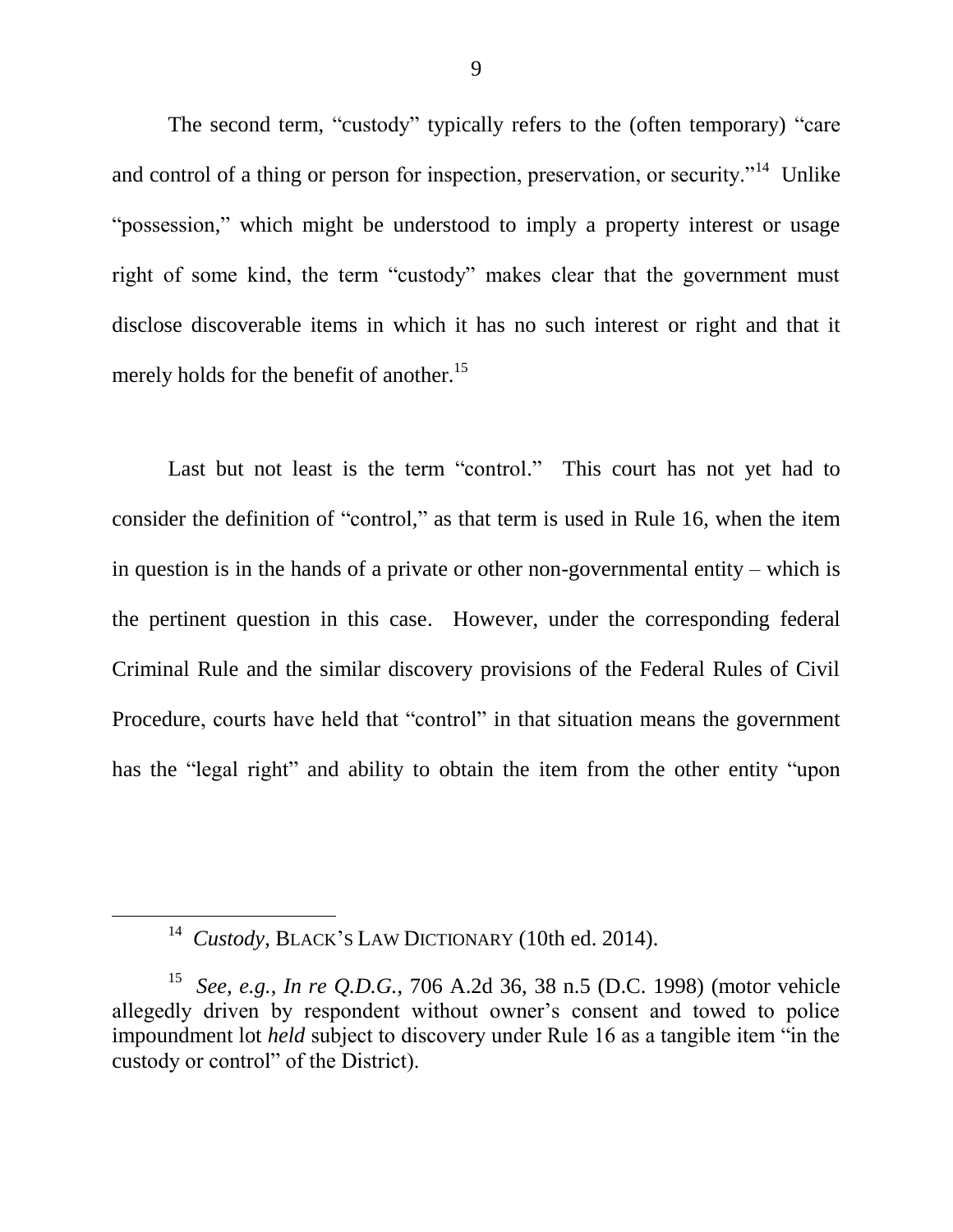demand."<sup>16</sup> The term "control" normally implies, in other words, the government's "direct or indirect power" to acquire or access the materials at will and by right. $17$ The government's right to obtain material from another entity on demand may arise under extrinsic law, as when the material is the property of the government. It also has been held to arise by express agreement<sup>18</sup> or where the government shares access to, and utilization of, materials acquired or used in an investigation conducted jointly with the other entity.<sup>19</sup> It is not enough, however, that the entity

<sup>17</sup> Control, BLACK'S LAW DICTIONARY.

l

18 *See, e.g.*, *Stein*, 488 F. Supp. 2d at 362-64 (government has "control" over documents in possession of private company where access is provided by contractual agreement).

19 *United States v. Poulin*, 592 F. Supp. 2d 137, 143 (D. Me. 2008) (finding governmental "control" over recording equipment in state sheriff"s office based on its participation in federal criminal investigation and prosecution, under exception to the general rule that the term "government" in Rule 16 does not encompass local law enforcement agencies). This situation rarely arises where the other entity is a private, non-governmental body. *See, e.g.*, *United States v. Finnerty*, 411 F. Supp. 2d 428, 433 (S.D.N.Y. 2006) (holding that Rule 16 did not require the government to produce documents generated in an internal investigation conducted by New York Stock Exchange; "[t]he mere fact that the Government may have requested *(continued…)*

<sup>16</sup> *United States v. Stein*, 488 F. Supp. 2d 350, 361 (S.D.N.Y. 2007) (citing, *inter alia*, 7 MOORE'S FEDERAL PRACTICE § 34.14[2][b], at 34-63 to 34-64 (3d ed. 2006)); *see also, e.g.*, *In re Bankers Trust Co.*, 61 F.3d 465, 469 (6th Cir. 1995) ("[F]ederal courts have consistently held that documents are deemed to be within the "possession, custody or control" [of a party] for purposes of [discovery] if the party has actual possession, custody or control, or has the legal right to obtain the documents on demand.").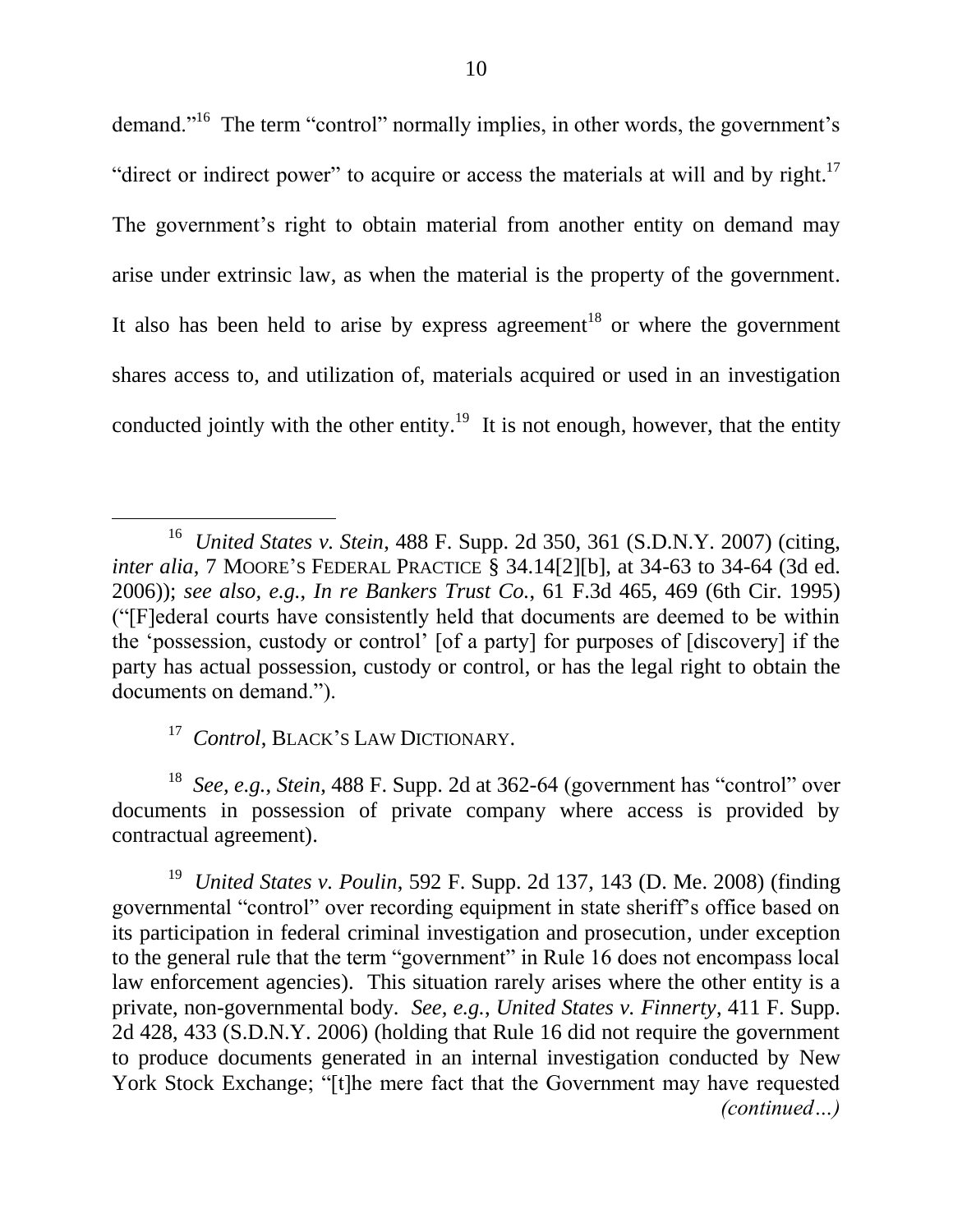in possession of the item would be willing to permit access or provide the item on request; the need for the possessor's voluntary acquiescence shows that control is lodged in the possessor rather than the government. Moreover, acceptance of such an expanded definition of Rule 16 "control" would impermissibly impose on the government a duty to acquire evidence it does not have, which is, as we have said, well beyond the Rule's intended scope.<sup>20</sup>

Similarly, the fact that the government (like the defendant or any other party) might obtain or gain access to an item from its possessor by means of a subpoena *duces tecum* or other discovery mechanism cannot be enough to establish that the government has "control" over the item within the meaning of Rule 16; on the contrary, the need to resort to such legal process would show that the basic indicia of control are absent.<sup>21</sup> And it goes without saying that the government's ability to take a thing by force without right does not equate to Rule 16 control.

*(…continued)*

and received documents from the NYSE in the course of its investigation does not convert the investigation into a joint one").

<sup>20</sup> See the cases cited *supra*, in footnotes 10 and 11.

<sup>21</sup> *See United States v. Sarras*, 575 F.3d 1191, 1215 (11th Cir. 2009) (holding that the government did not have "possession, custody, or control" of evidence that could have been subpoenaed from third parties; "[i]t was not the government"s responsibility to track down third-party evidence for [the *(continued…)*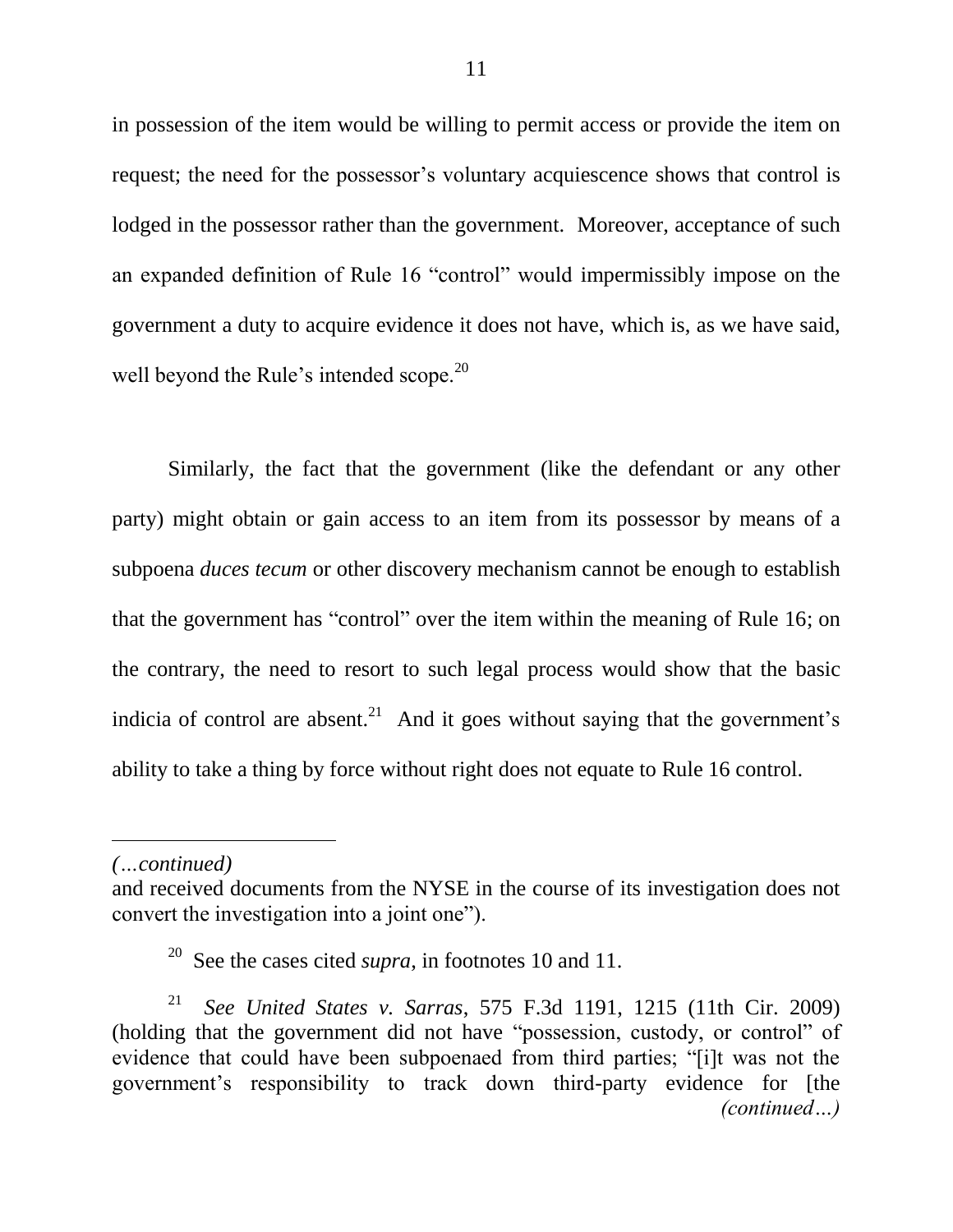Thus, while appellant proposes that "control" should be understood to encompass the government's "practical ability" to obtain material held by another party, we consider that to be an overbroad formulation, and one that case law has repudiated. In *Nelson*, for example, when this court held that "[t]he government is not obligated to obtain [evidence] from private sources, which it does not intend to use for trial, to meet the requirements of  $\ldots$  Super. Ct. Crim. R. 16,<sup>32</sup> we "reject[ed the] . . . argument that the ability to obtain materials from private sources constitutes constructive possession of them" for purposes of that Rule.<sup>23</sup>

 $\overline{a}$ 

22 *Nelson v. United States*, 649 A.2d 301, 308 (D.C. 1994)

23 *Id.* at n.9; *see also, e.g.*, *Sarras*, 575 F.3d at 1214-15 (holding that Rule 16 did not require government to obtain and disclose evidence in possession of cooperating victim and witness); *United States v. Neal*, 512 F.3d 427, 436 (7th Cir. 2008) (federal prosecutors under no duty to obtain evidence in the possession of state police, "even if the prosecution is aware of the items") (quoting *United States v. Hamilton*, 107 F.3d 499, 509 n.5 (7th Cir. 1997)).

*<sup>(…</sup>continued)*

defendant]"); *see also United States v. Graham*, 484 F.3d 413, 417-18 (6th Cir. 2007) (government"s due process obligation to disclose exculpatory evidence does not extend to material the government would have to obtain from a witness by subpoena, even though the witness is cooperating with the prosecution pursuant to a plea agreement, because such material is not within the government's control). Following these decisions, we also would not say that a party in litigation has what Rule 16 means by "control" over documents merely because the party could obtain access to them through discovery.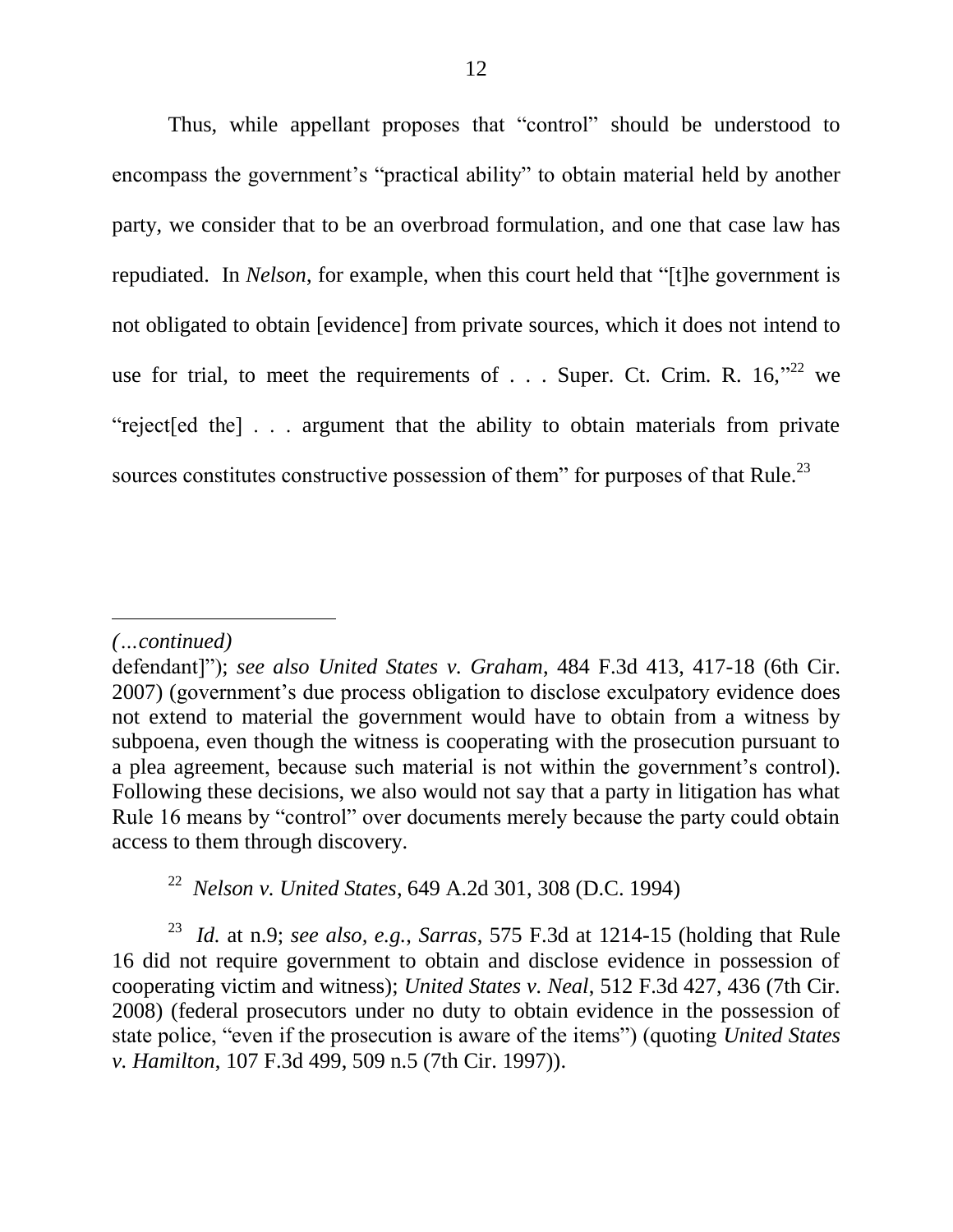Appellant counters that in *Robinson*<sup>24</sup> the court held that under Rule 16 the government must undertake to obtain evidence from third parties for disclosure to the defense when the government knows or should know of its existence and materiality even if the government does not have a legal right to obtain the evidence upon demand. That is a misreading of the case, however. *Robinson* did not involve evidence in private hands or evidence to which the government lacked legal entitlement. Rather, the issue, as the court framed it, was "whether the government has a duty to preserve evidence obviously material which, as the trial court found, the police knew or should have known about, and could have obtained if requested promptly from another government agency. $^{225}$  The evidence in question, a recording of the defendant"s allegedly threatening phone call from prison to the complainant, had been in the possession of a District of Columbia

<sup>24</sup> *Robinson v. United States*, 825 A.2d 318 (D.C. 2003).

<sup>25</sup> *Id.* at 327. It also should be noted that *Robinson* did not involve the provision of Rule 16 at issue in the present case. The provision at issue in *Robinson*, former Rule 16 (a)(1)(A) (2000), required the government to disclose to the defendant "any relevant written or recorded statements made by the defendant, or copies thereof, within the possession, custody or control of the government, the existence of which is known, *or by the exercise of due diligence may become known*, to the attorney for the government." *See id.* at 325 n.3 (emphasis added). We understand the "due diligence" requirement, which does not appear in the provision of the Rule at issue in the present case, to explain why the *Robinson* court focused on what the police "should have known" in addition to what the police actually knew. That is not the issue before us and it calls for a different inquiry from the one we must undertake in this case.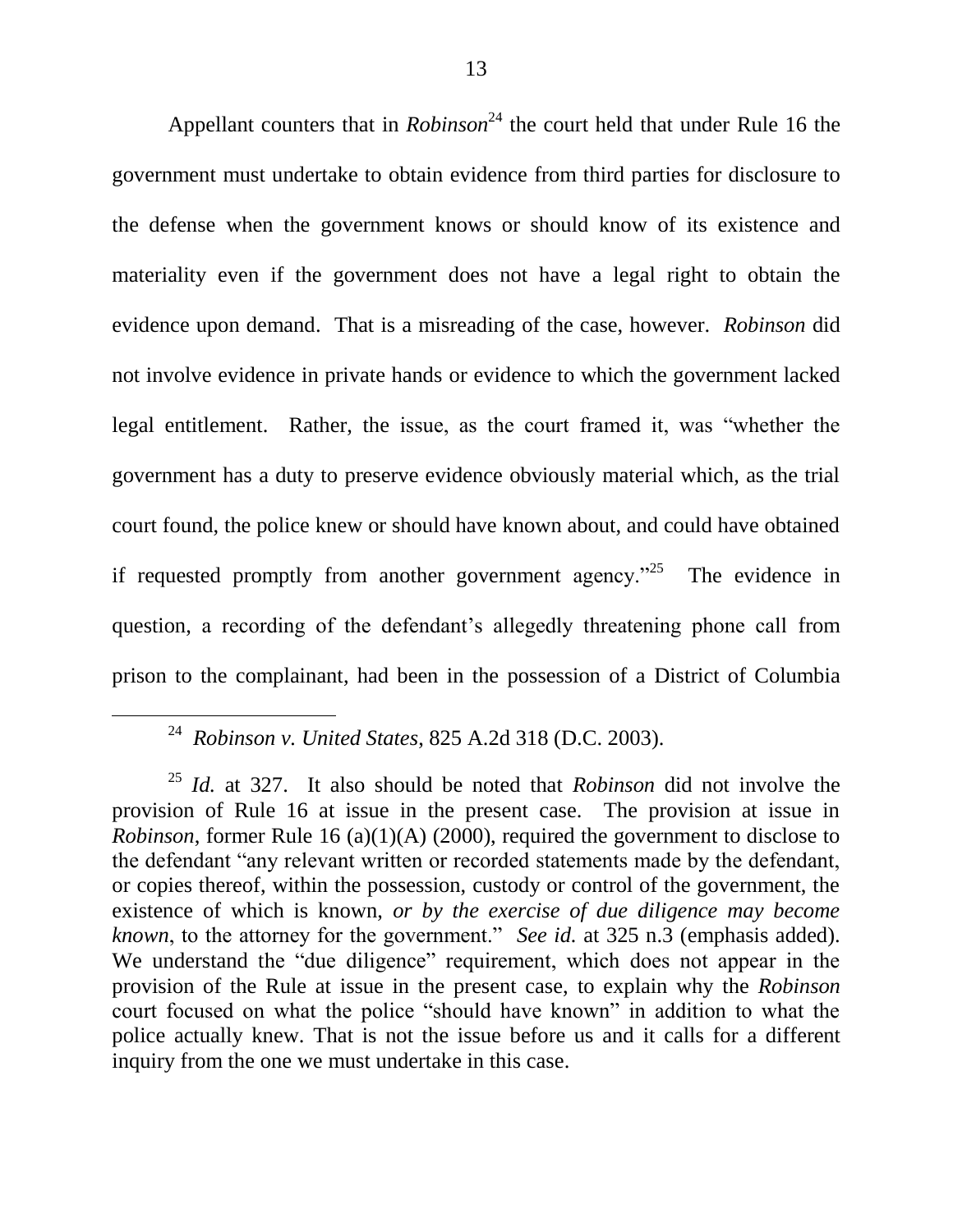government agency, the Department of Corrections ("DOC"). Although the DOC may not have been subject to Rule 16"s preservation requirements because it is not "an investigative arm" of the government,  $2<sup>6</sup>$  the District of Columbia police knew or should have known that the DOC had the recording of the phone call, and the court took it as a given that the police, as part of the *same* government, would have had unfettered access to it and readily could have obtained and preserved it had they acted in time. On that premise, the evidence was within the government's control for purposes of Rule 16 even though it was not within the actual physical possession of the police. Accordingly, we held that Rule 16 imposed an obligation on the police, "as an integral part of the prosecution team," to secure the recording for the defendant's pretrial inspection.<sup>27</sup> This conclusion has no application where the evidence is in private or non-governmental hands.

<sup>&</sup>lt;sup>26</sup> *Id.* at 327. The court refrained from deciding whether or to what extent the DOC was subject to Rule 16 because, we said, "our focus here is not on [the prison] officials, but on the police, which we already have recognized forms an integral part of the prosecution team." *Id.* at 328.

<sup>&</sup>lt;sup>27</sup> *Id*. Under these circumstances, we concluded, "the tape recording was in the government's 'possession' for . . . Rule 16 purposes'' regardless of the noninvestigatory status of the DOC. *Id.* Arguably it would have been more accurate to say the recording was in the government's "control" for Rule 16 purposes because the government"s "prosecution team" had the right to obtain the recording from the DOC on demand.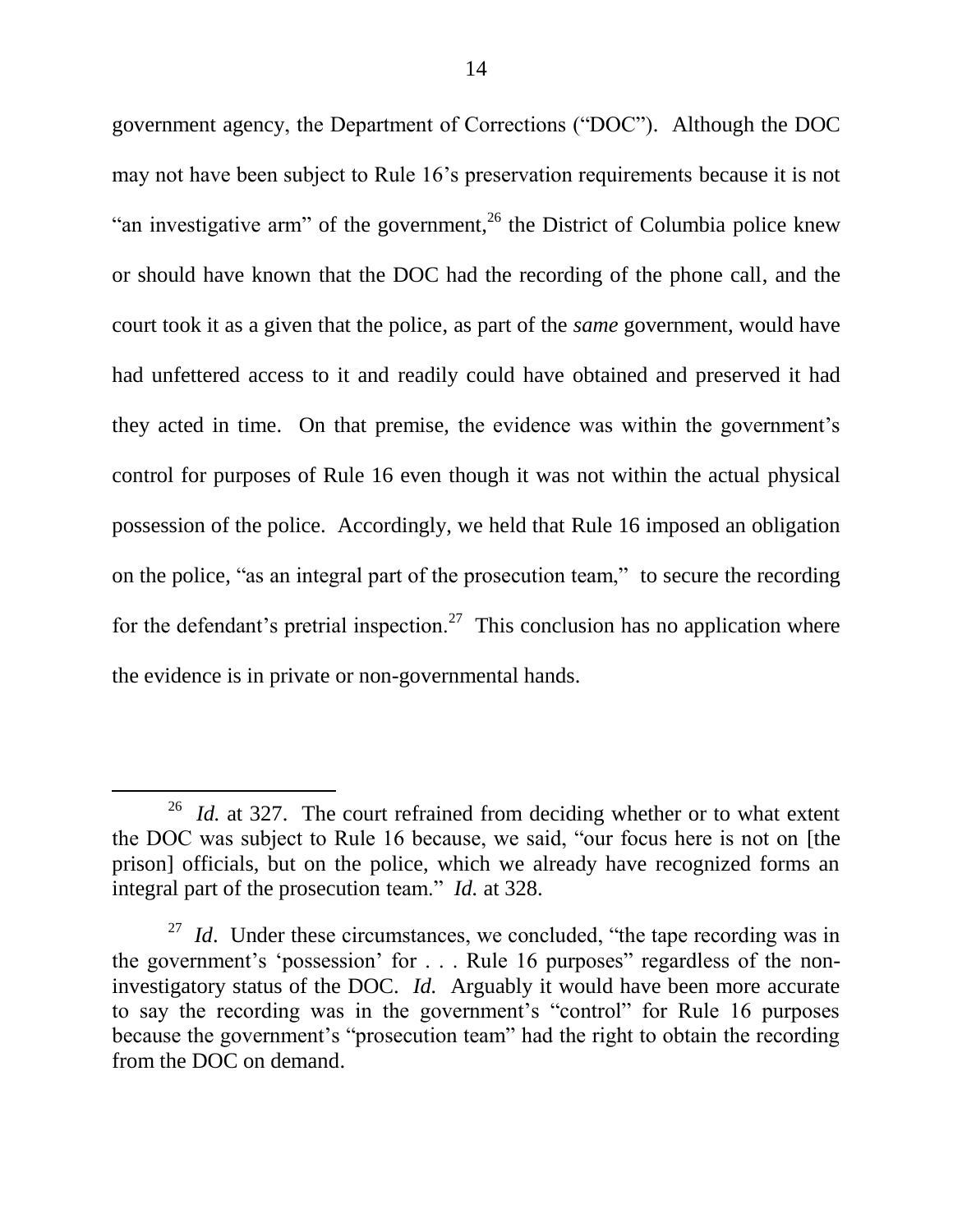In the present case, after appellant was apprehended, the security tags and the surveillance footage at issue may have been in the possession, custody, or control of Wal-Mart (more specifically, its Asset Protection staff members Bryant and Davis), but Officer Webster never handled or took charge of them. Nor did he undertake to tell Wal-Mart"s employees what to do with the items. Although Wal-Mart employed Officer Webster to provide uniformed police security at the store, the record does not show that Wal-Mart had placed him in charge of its property or given him authority over its asset protection personnel. Wal-Mart was legally free to dispose of the security tags and surveillance tape as it wished; the government had no contractual or other legal interest in or entitlement to them.

Appellant argues that Bryant and Davis, as "parties investigating [him] in pursuit of a criminal prosecution" along with Officer Webster, were "members of the prosecution team" whose "investigatory actions must be attributed to the government so that the government may not evade its obligations" under Rule  $16.^{28}$ But the record does not show this to be a case in which the government engaged in such evasion, for example by "leaving relevant evidence to repose in the hands of

<sup>&</sup>lt;sup>28</sup> Supplemental Br. for Appellant at 7.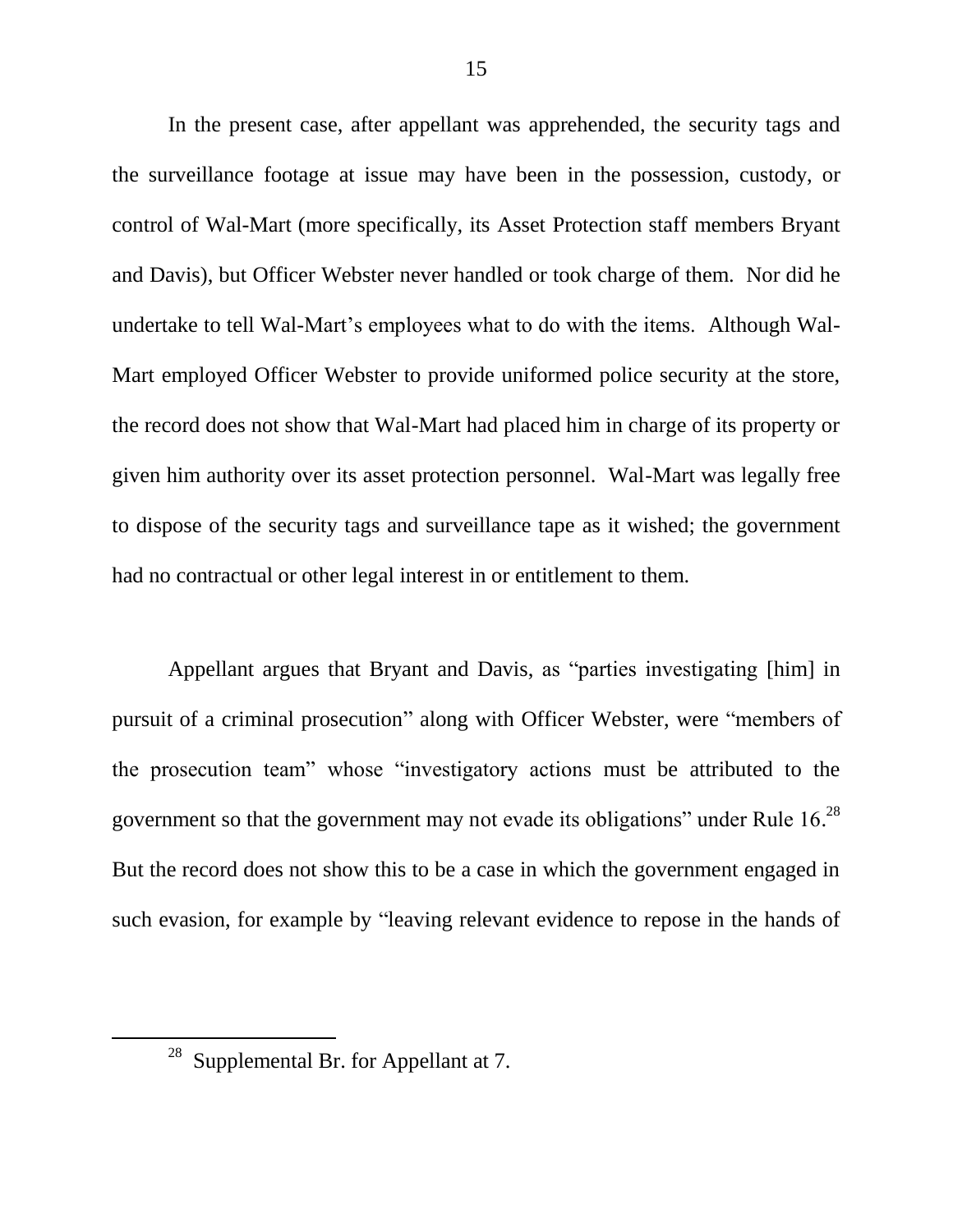another ... while utilizing [its] access to it in preparing [its] case for trial.<sup>229</sup> It is more accurate to say that Bryant and Davis were witnesses who reported what they observed to Officer Webster and cooperated with him when he proceeded to investigate and arrest appellant. In doing so, they were private parties acting as agents of their private employer to protect its property from theft, not as agents of law enforcement.<sup>30</sup> While we assume there can be circumstances in which a private party is sufficiently aligned with and subject to the direction of the police or prosecutor as to be deemed a member of the prosecution team for Rule 16 purposes, $31$  we do not find such circumstances to be present here. The Wal-Mart Asset Protection staff members did not join the government's prosecution team merely by being cooperating witnesses, who "stand in a very different position in relation to the prosecution than do police officers and other governmental

l

 $31$  We suppose, for example, that a private party working for the police as a paid informant might be under sufficient governmental control as to be deemed a member of the prosecution team in a case.

<sup>29</sup> *United States v. Marshall*, 132 F.3d 63, 69 (D.C. Cir. 1998) (quoting *United States v. Brazel*, 102 F.3d 1120, 1150 (11th Cir. 1997)).

<sup>30</sup> *See United States v. Lima*, 424 A.2d 113, 121 (D.C. 1980) (Rejecting the argument that "security employees who go around walking, talking, acting and getting paid like policemen should in fact be treated as policemen for the purposes of the Fourth Amendment" because "[p]rivate businesses have a right to protect their property from damage and loss. But they enjoy no special public trust, nor do they have any special powers in protecting their property") (internal quotation marks omitted).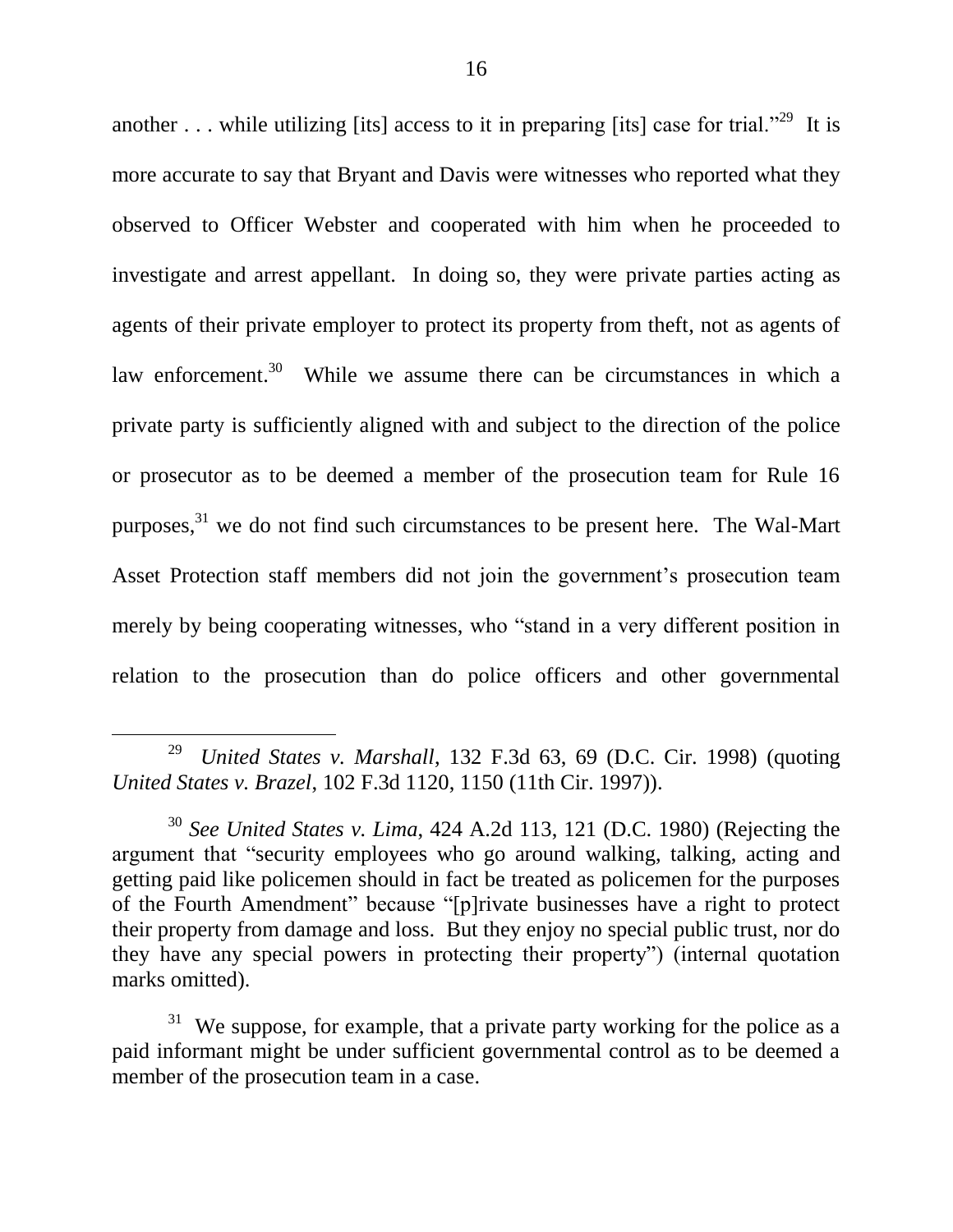agents."<sup>32</sup> As cooperating civilian witnesses, Bryant and Davis did not subject themselves or Wal-Mart to the governance of the police or prosecution or the requirements of Rule 16. The government did not gain actual "control" of evidentiary items in their or Wal-Mart"s possession within the meaning of that Rule merely because they voluntarily provided information and aid to Officer Webster in the performance of his duties.

We conclude that the security tags and surveillance footage were never in the government's possession, custody, or control, and that the government's failure to preserve those items for appellant"s inspection did not violate Rule 16 or call for judicial sanction.

We cannot say the same about the watches recovered from appellant at the Wal-Mart. As Officer Webster testified, he searched appellant and "seized" the watches from appellant's person. Although Officer Webster then returned the merchandise to Wal-Mart, it is clear that for some period of time he had "care and control" of the watches for "inspection, preservation, or security."<sup>33</sup> Hence the watches were within Officer Webster's, and therefore the government's, actual

<sup>32</sup> *United States v. Graham*, 484 F.3d 413, 417 (6th Cir. 2007).

<sup>33</sup> See *supra*, footnote 15.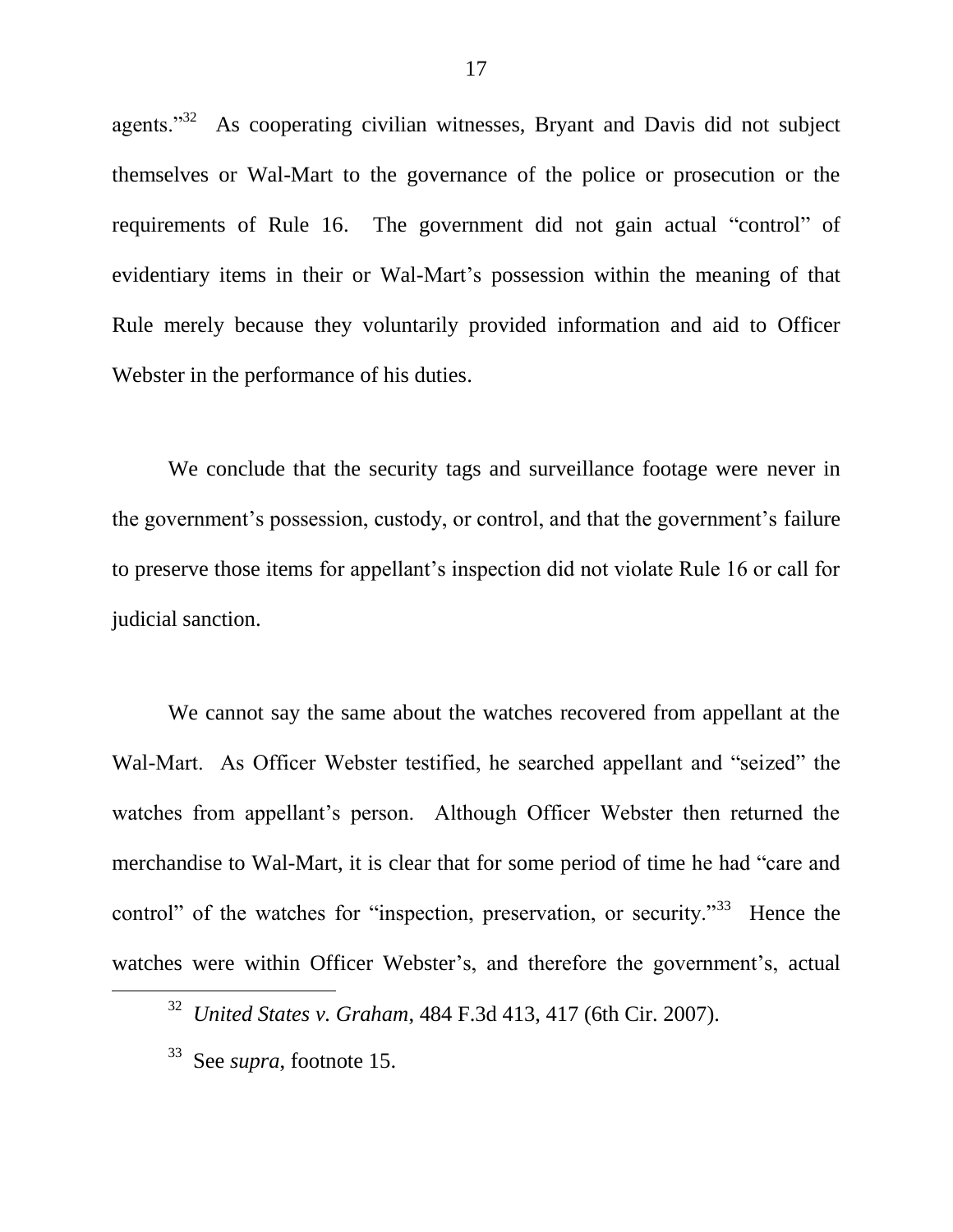physical custody, if only briefly so.<sup>34</sup> While it may be understandable that the officer promptly turned over the watches to Wal-Mart, his brief custody of them was sufficient to trigger the government's obligation under Rule 16 to take appropriate steps to preserve the watches in order to make them available for appellant's inspection.<sup>35</sup>

There is no question that the watches constituted discoverable evidence under Rule 16 (a)(1)(E), because (even if the government did not intend to use them in its case-in-chief) they did not have to be exculpatory or helpful to appellant to be "material" to the preparation of his defense and, in any event, they were obtained from appellant.<sup>36</sup> We therefore must turn to the question of whether

<sup>&</sup>lt;sup>34</sup> "Evidence in the possession of [the Metropolitan Police Department] is considered to be within the 'custody or control' of the government." *Koonce v. District of Columbia*, 111 A.3d 1009, 1013 n.5 (D.C. 2015) (citing *Robinson v. United States*, 825 A.2d 318, 327 (D.C. 2003)).

<sup>35</sup> *See, e.g.*, *Marshall v. United States*, 340 A.2d 805, 809 (D.C. 1975) (finding violation of Rule 16 where police officer recovered stolen purse and returned it to its owner; "it is clear the purse should have been preserved by the police as potential evidence, at least until the defense was given an opportunity to examine it"); *see also Rodriguez v. United States*, 915 A.2d 380, 388-89 (D.C. 2007) (return of complainant"s property recovered from robbery suspect was a violation of statute requiring police to preserve stolen property that comes into their possession).

<sup>36</sup> *See Koonce*, 111 A.3d at 1016; *United States v. Marshall*, 132 F.3d 63, 67-68 (D.C. Cir. 1998).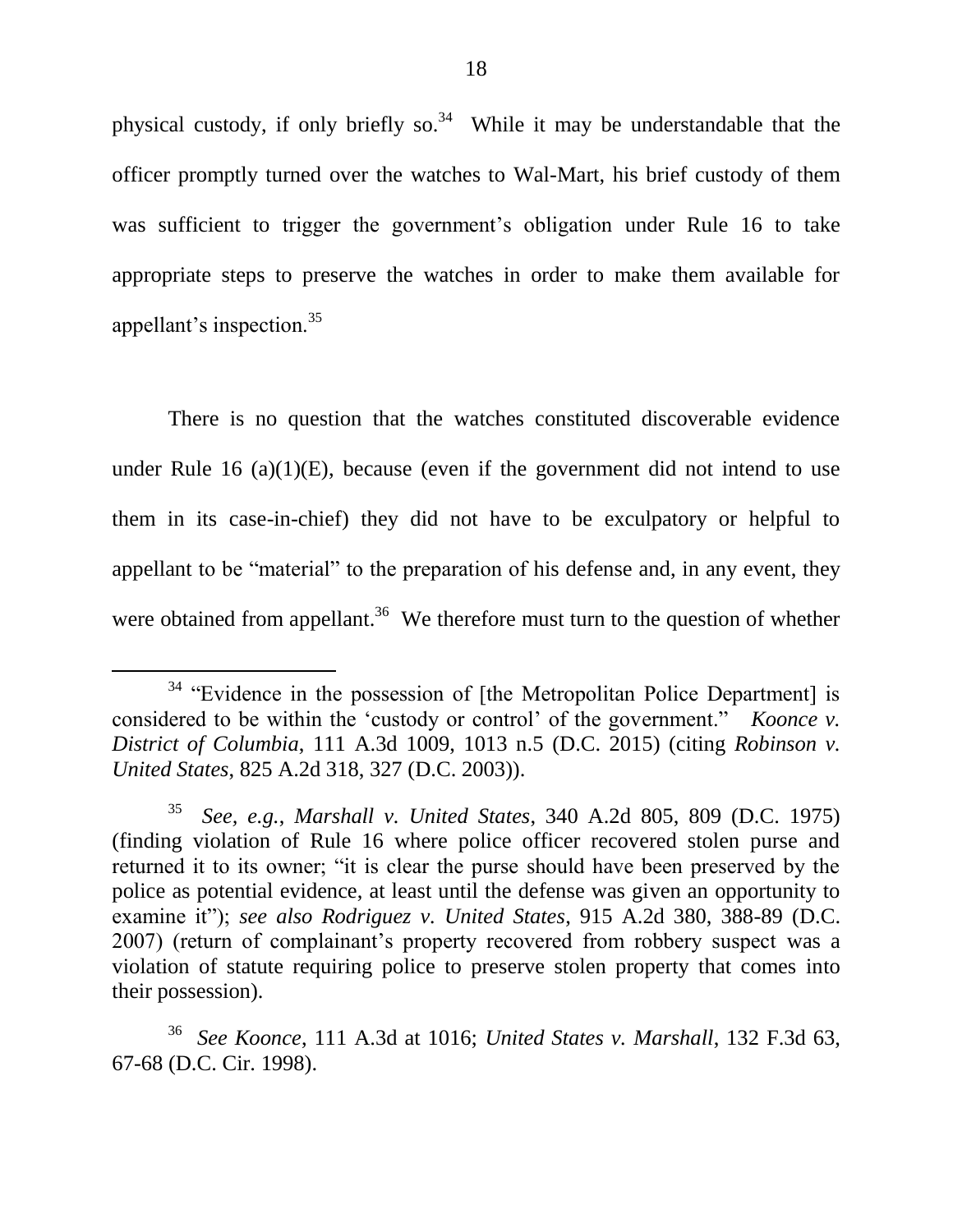the court abused its discretion by not sanctioning the government for its failure to preserve the evidence. We have said that, in deciding "what sanction, if any, to impose" on the government for its breach of such an obligation, a trial court should "weigh the degree of negligence or bad faith involved, the importance of the evidence lost, and the evidence of guilt adduced at trial[,] in order to come to a determination that will serve the ends of justice.<sup>37</sup> The deliberate destruction of evidence to hinder the defense generally merits severe sanction, and gross negligence leading to the loss of evidence usually calls for meaningful sanction as well.<sup>38</sup> But a merely negligent or good faith failure to preserve discoverable

<sup>37</sup> *Rodriguez*, 915 A.2d at 389 (internal quotation marks omitted); *see also Smith v. United States*, 169 A.3d 887, 892 (D.C. 2017) (same); *cf. Simmons v. United States*, 999 A.2d 898, 901 (D.C. 2010) ("In deciding whether to impose sanctions for failure to disclose discoverable evidence, the trial court in any case must consider "the reason for the non-disclosure, the impact of non-disclosure, and the impact of the proposed sanction on the administration of justice."") (quoting *Allen v. United States*, 649 A.2d 548, 552 (D.C. 1994)).

<sup>38</sup> In *Arizona v. Youngblood*, the Supreme Court held that "unless a criminal defendant can show bad faith on the part of the police, failure to preserve potentially useful evidence does not constitute a denial of due process of law." 488 U.S. 51, 58 (1988). We have understood that dismissal of the prosecution normally is not an appropriate sanction for a Rule 16 violation absent bad faith amounting to a denial of due process. *See, e.g.*, *Koonce*, 111 A.3d at 1019 ("As there was no bad faith on the part of the government, appellant"s right to due process was not violated and dismissal was not required."); *Williams v. United States*, 77 A.3d 425, 437-38 (D.C. 2013) ("The decisions whether and how to sanction the government for a violation of Rule 16 are committed to the discretion of the trial judge. This determination depends in part on how culpable the government was in losing or destroying the evidence. When a defendant seeks the *(continued…)*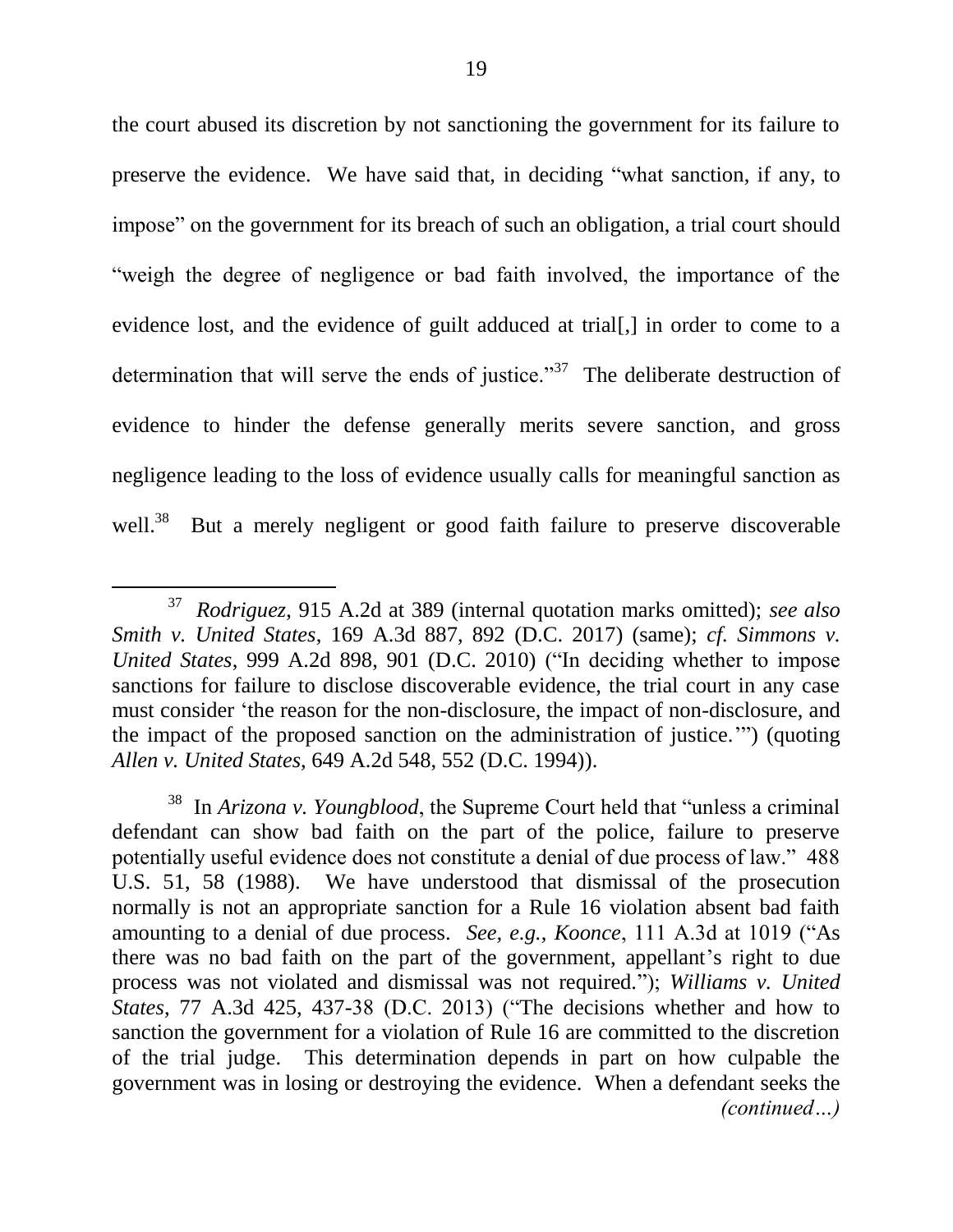evidence does not automatically require a trial court to impose a penalty; "the court may excuse it and refuse to apply sanctions."<sup>39</sup> Moreover, at least in the absence of bad faith on the part of the government, "[e]ven when it appears that the trial court has erroneously exercised its discretion in denying sanctions, we will reverse only if the error substantially prejudiced appellant's rights."<sup>40</sup>

In this case, although the trial judge may have overlooked the fact that Officer Webster momentarily did have the watches in his custody, we are satisfied that the judge nonetheless exercised her discretion appropriately in declining to sanction the government for the officer"s failure to retain and preserve them for

*<sup>(…</sup>continued)*

full sanction of dismissal for his case, however, this court has held that "*Youngblood* . . . controls," requiring a showing of bad faith on the part of the police.") (citing *United States v. Day*, 697 A.2d 31, 36 (D.C. 1997); other internal citations omitted).

<sup>39</sup> *Rodriguez*, 915 A.2d at 389; *Cotton v. United States*, 388 A.2d 865, 870 (D.C. 1978) ("[H]aving established negligent government nonpreservation of evidence does not end the inquiry. We must next assess the degree of prejudice suffered by the defense[.]").

<sup>40</sup> *Simmons*, 999 A.2d at 901 (internal quotation marks omitted); *see also Cotton*, 388 A.2d at 871 ("[T]he failure to apply sanctions did not substantially prejudice appellant or significantly contribute to the verdict rendered against him. . . . We will not hesitate in the future to reverse the trial court for failure to apply reasonable sanctions where there is conceded negligence of the government and the defendant demonstrates substantial prejudice as a result of the nonpreservation of discoverable evidence.").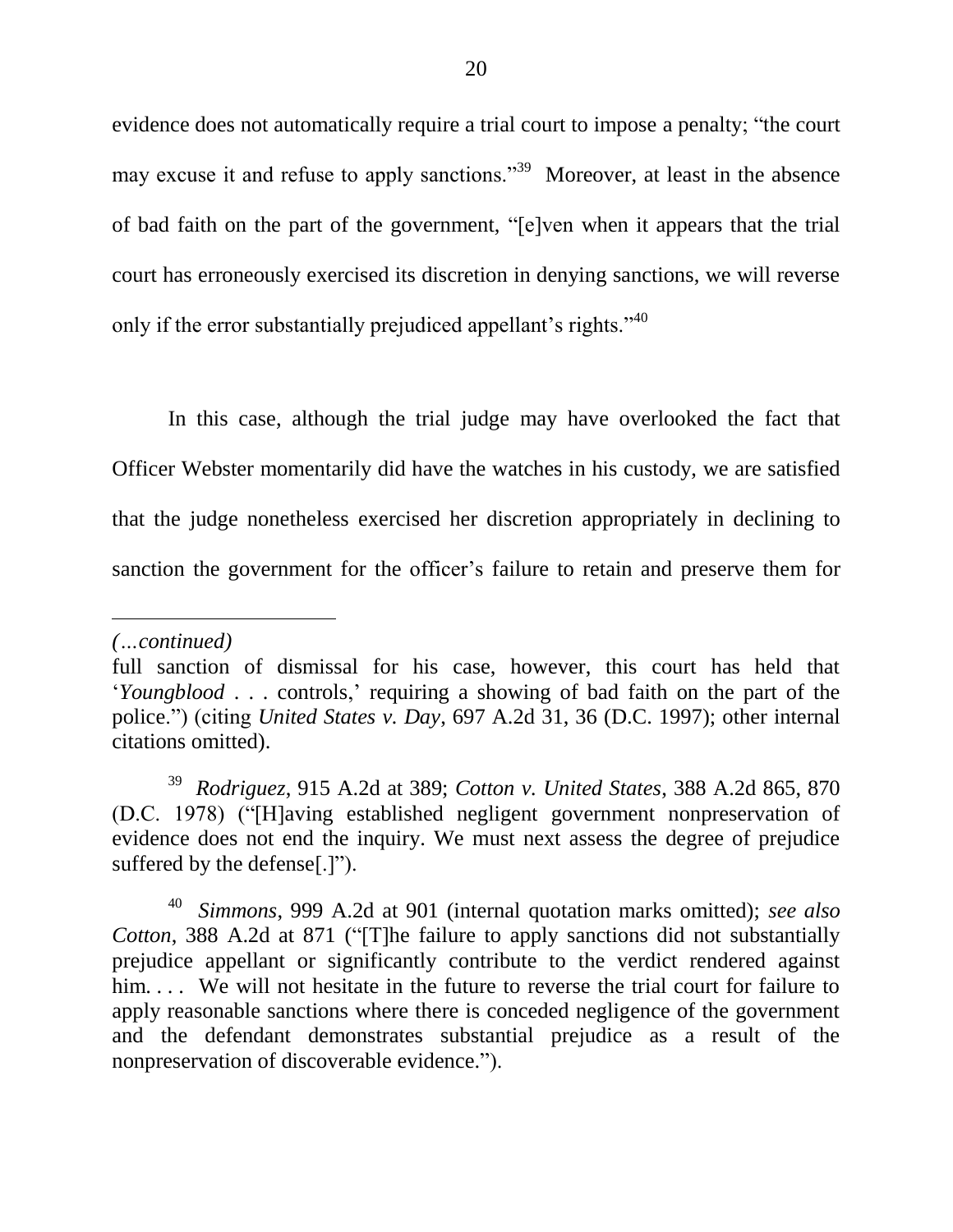appellant's inspection. First, the record supports the judge's finding that there was no bad faith and that Officer Webster was at worst negligent in relinquishing the watches to Wal-Mart. Although Officer Webster's decision to return the watches to the Asset Protection personnel obviously was "deliberate," that did not mean he "acted in bad faith, for the purpose of preventing appellant from examining the [watches] or making evidentiary use of [them] at trial."<sup>41</sup> Second, appellant did not request a sanction specific to the watches other than dismissal of the information, which was unwarranted in the absence of bad faith on the government's part.

Third, the watches were not important evidence; their evidentiary value to appellant was "speculative" at best.<sup>42</sup> The proof of appellant's guilt adduced at trial by the government was substantial, and the watches would not have weakened it. Indeed, appellant did not identify any significant prejudice to his defense from the loss of the watches. There has been no showing, and we see no reason to posit, that their production would have exposed material inaccuracies in the testimony of the government"s witnesses or been helpful to the defense in any other way. Appellant argues that the failure to preserve the watches for his inspection

<sup>41</sup> *Koonce*, 111 A.3d at 1021.

<sup>42</sup> *Rodriguez*, 915 A.2d at 390; *Marshall*, 340 A.2d at 810.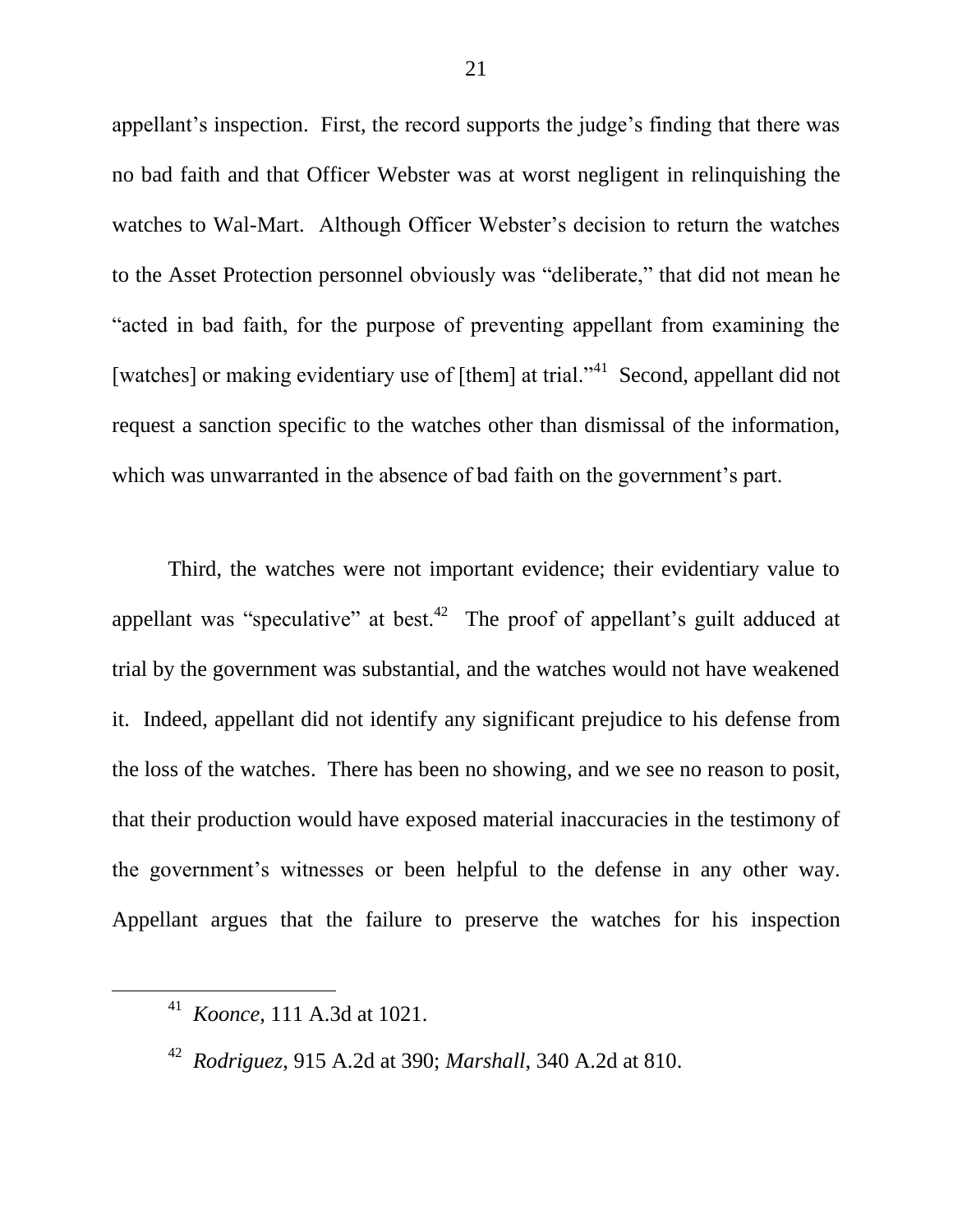prevented him from establishing their physical characteristics to show that they were too large for nine of them to fit in his pocket. However, the absence of the watches did not prevent appellant from making such a showing (if it could have been made) because he had Bryant's "training receipt" identifying and describing the watches. $43$  This would have enabled him to obtain the same model watches to use in the proposed demonstration.

For the foregoing reasons, we hold that the trial judge did not abuse her discretion in declining to sanction the government for its failure to preserve the tangible evidence relating to appellant"s activity at Wal-Mart.

### **III.**

Following his arrest, appellant was charged by information with one count of shoplifting and two counts of misdemeanor threats. Two months later, on December 2, 2014, the government moved to amend the information by reducing the threats charges to attempted threats. Appellant opposed the motion, but the trial judge granted it on February 23, 2015, prior to the start of trial. Appellant argues that the judge erred in granting the motion to reduce the charges, and that

<sup>43</sup> See *supra*, footnote 1.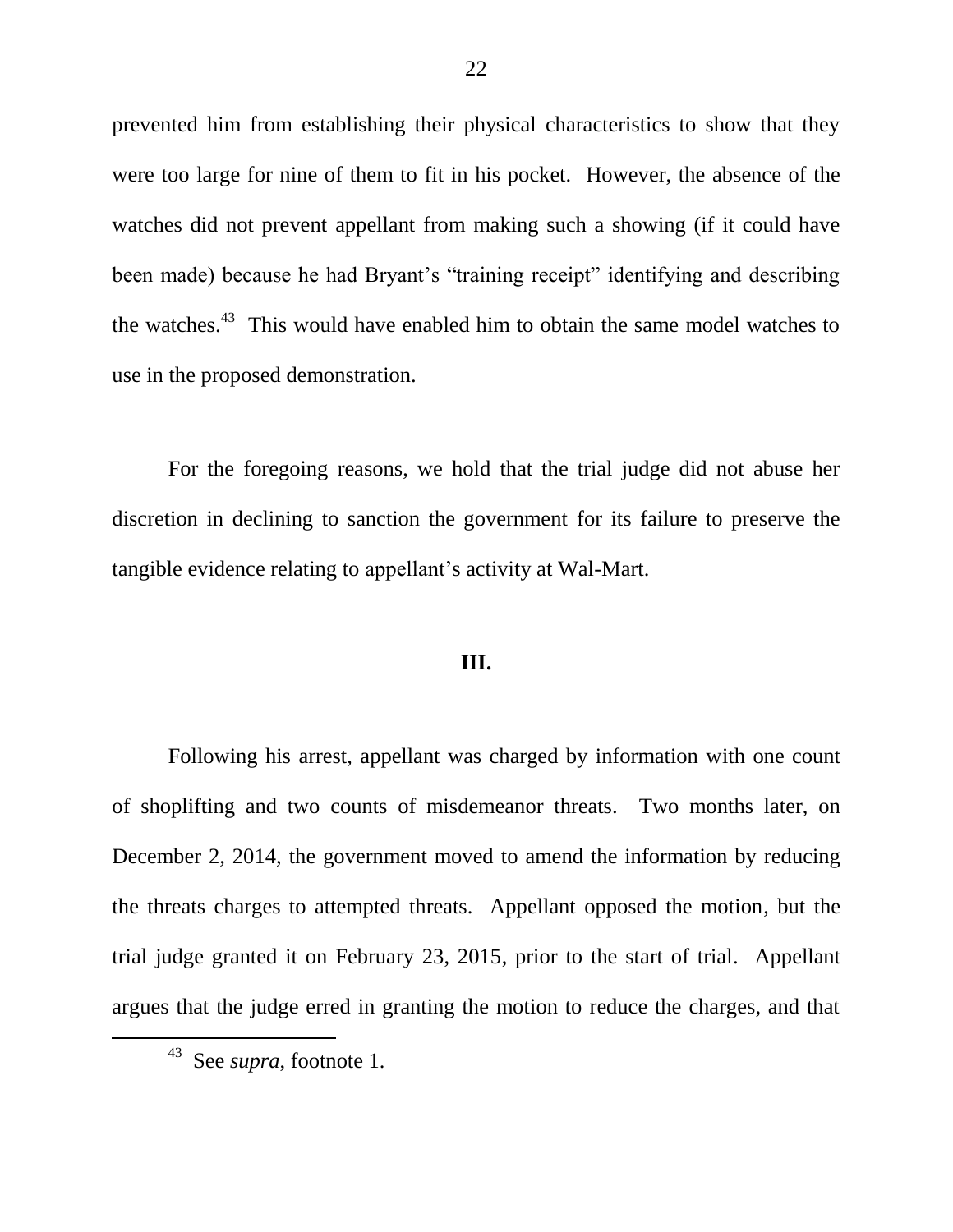this ruling prejudiced his defense because it deprived him of his statutory right to a jury trial.<sup>44</sup>

We reject appellant's argument. Pursuant to Superior Court Criminal Rule 7 (e), the trial court may permit an information to be amended at any time before verdict or finding if no additional or different offense is charged and if substantial rights of the defendant are not prejudiced.<sup>45</sup> Even assuming that the amendment in this case charged a "different offense,"<sup>46</sup> it was not reversible error unless appellant was prejudiced.<sup>47</sup> No prejudice to appellant's substantial rights has been identified

44 *See Jones v. United States*, 124 A.3d 127, 131-32 (D.C. 2015).

<sup>45</sup> *See also id.* at 132.

l

<sup>46</sup> *See id.* at 132 n.10. *But see Government of the Virgin Islands v. Bedford*, 671 F.2d 758, 765 (3d Cir. 1982) ("Because a lesser included offense is, by definition, composed exclusively of some, but not all, of the elements of the offense charged, it would never constitute a "different" offense . . . within the meaning of Rule 7 (e).").

47 *Jones*, 124 A.3d at 132 n.10; *see also Jenkins v. United States*, 902 A.2d 79, 81 n.1 (D.C. 2006) ("Ms. Jenkins was originally charged with making threats to do bodily harm . . . . The government subsequently moved to amend the information, and the trial judge granted the government's motion. '[T]he government was permitted to charge [Jenkins] with attempted threats even though it could prove the completed offense."") (quoting *Evans v. United States*, 779 A.2d 891, 894 (D.C. 2001)).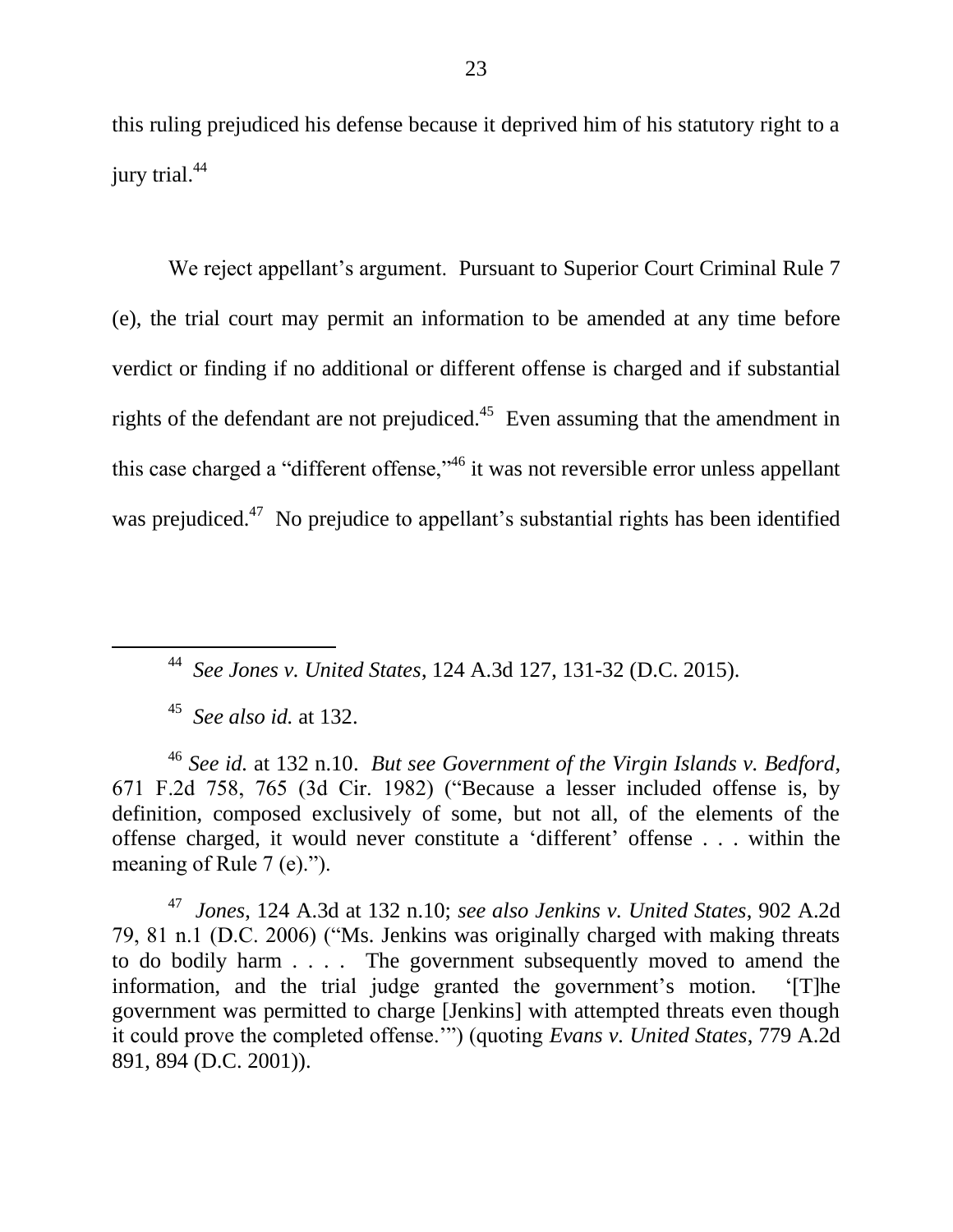or is apparent here.<sup>48</sup> By itself, the fact that appellant would have enjoyed a statutory right to be tried by a jury had he been prosecuted for threats instead of attempted threats is not enough to show such prejudice.<sup>49</sup> Appellant asserts that the amendment prejudiced his defense by forcing him to alter his trial preparation and strategy, but this claim is conclusory and unsubstantiated. Appellant had ample notice of the need to prepare for a bench trial instead of a jury trial, and he has not explained how his defense would have been different had the judge denied the government"s motion to amend the information. Appellant has not established that the judge abused her discretion or otherwise erred in permitting the amendment.

<sup>48</sup> *Cf. Williams v. United States*, 641 A.2d 479, 483 (D.C. 1994) (explaining that trial court did not abuse its discretion by permitting the government to narrow an indictment before trial by substituting lesser included offenses).

<sup>49</sup> *See Evans*, 779 A.2d at 895 ("[H]ad Evans been prosecuted for threats instead of attempted threats, he would have enjoyed a right to be tried by a jury. But that does not mean that Evans's rights were violated. The existence of a right to a jury trial depends on the maximum punishment for the offense that is charged, not on the maximum punishment for an offense that could be charged but is not. Ultimately, Evans was charged with attempted threats. Since the maximum punishment for that offense fell below the statutory threshold, Evans was not denied any statutory right to a jury trial, for he simply had no such right.").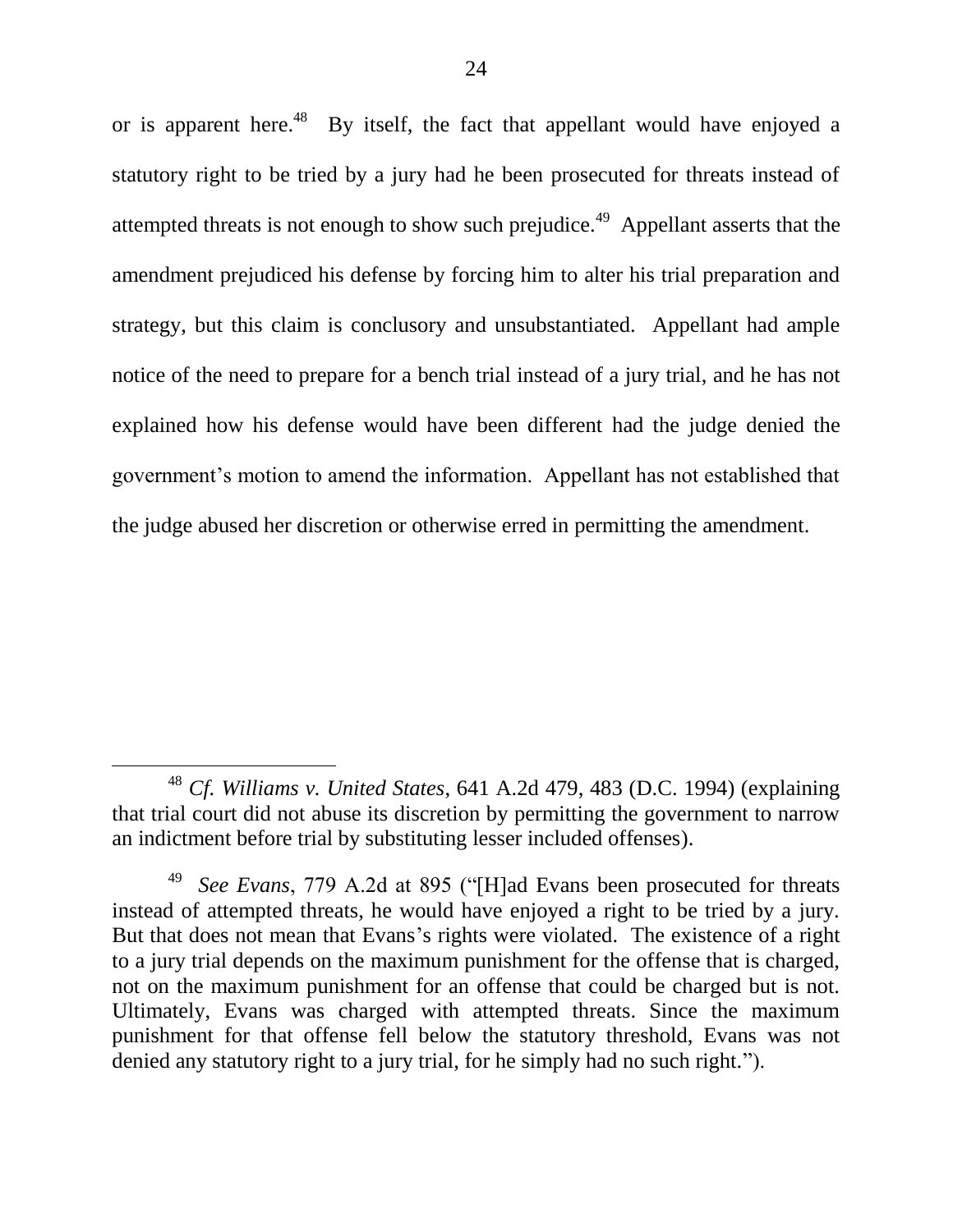## **IV.**

For the foregoing reasons, we affirm appellant's convictions and the judgment of the Superior Court.

EASTERLY, *Associate Judge*, concurring:I join the opinion of the court, which cogently explains what it means for the government to be in possession, custody, or control of an item such that the government's disclosure obligations under Rule 16 (a)(1)(E) are triggered. I write separately to note only that in the parties" discussion of police "control" over discoverable items in this case, the parties never mentioned, either at trial or in their briefs, the particular terms of Officer Webster"s outside employment at Wal-Mart. *See ante* at 10 (explaining that "control" may arise "by express agreement"). Specifically, we have not considered the terms of Wal-Mart"s agreement with the MPD. *See generally* PD Form 180-B (Employer's Agreement to Conditions of Employment which expressly provides that "[m]embers may engage in police-related outside employment only if their police powers are in effect and the member complies with all applicable provision[s] of the D.C. Official Code and the Police Manual pertaining to the performance of duties."); *see also* 6A DCMR § 300.9 (1982) (requiring "written approval for each outside employment situation"); 6A DCMR §